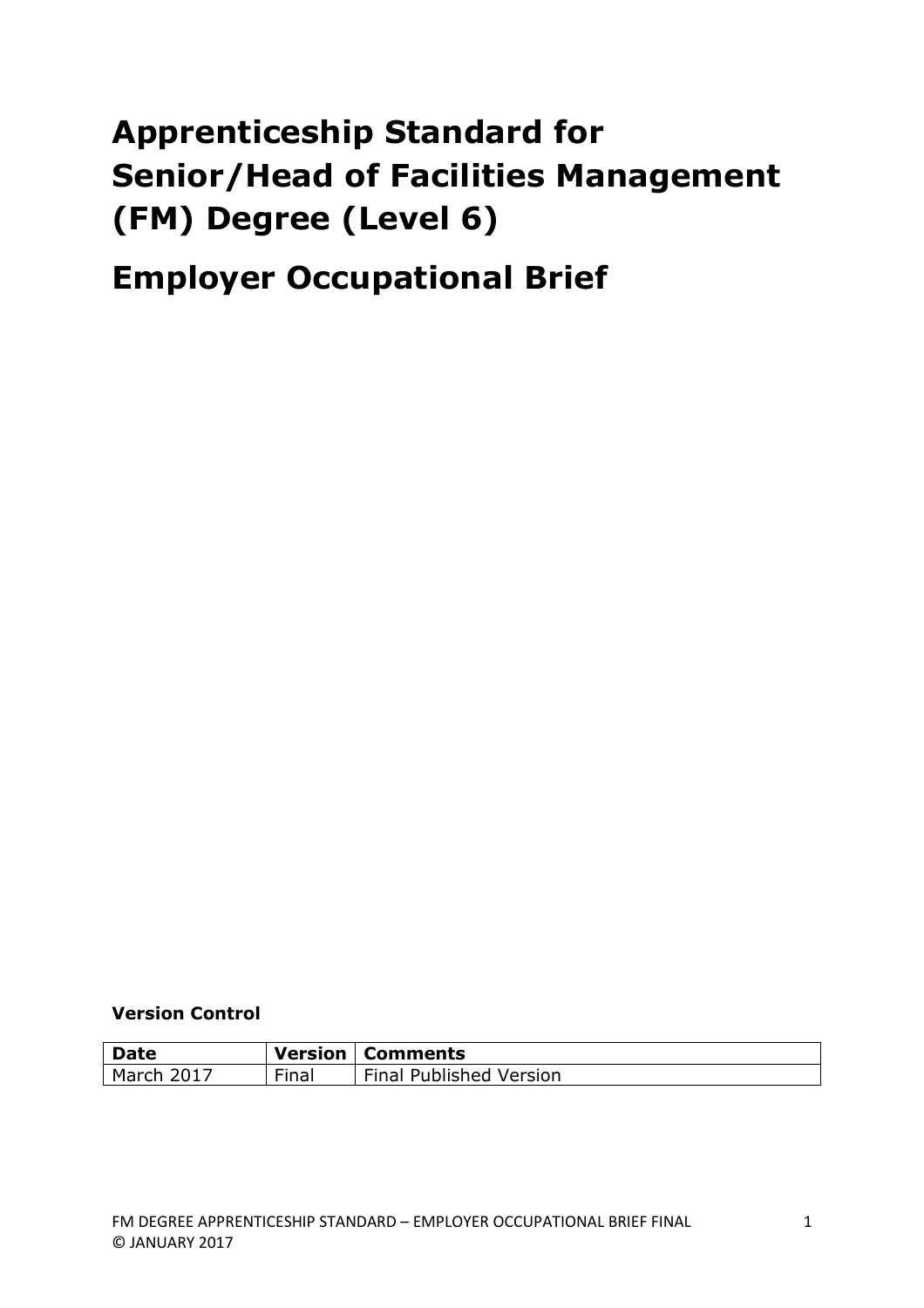## **Contents**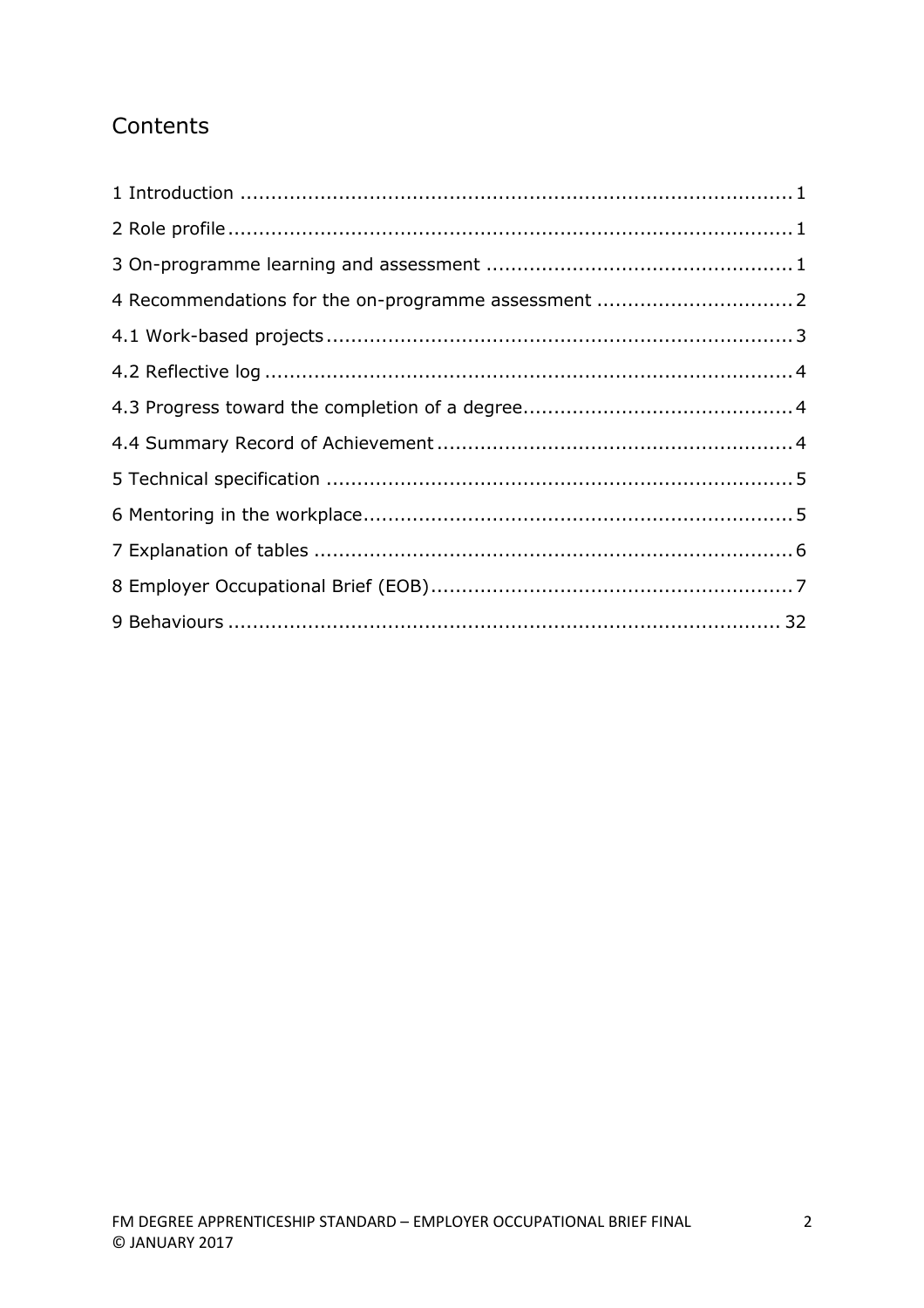## **1 Introduction**

The Employer Occupational Brief (EOB) is referred to in the Assessment Plan for this standard. Its purpose is to give details about the education and training requirements of the apprenticeship programme in order to ensure that there is clarity about the standards of learning that are required and that there is uniformity in the implementation of the programme.

The delivery of this apprenticeship by employers and providers is designed so that on-programme learning and the associated evidence will dovetail to ensure that the links between apprentices' knowledge, skills and behaviours can be tracked by apprentices, employers, providers and, where applicable, assessors. Apprentices should therefore be suitably prepared to take the End Point Assessment (EPA).

This document was produced by the facilities management (FM) employer group (Trailblazer) that was established to manage the development of this standard. It is strongly advised that these recommendations are implemented by those delivering the FM Degree Apprenticeship i.e. both employers and providers. The employer group retains copyright of this document and will be responsible for the periodic review and revision of the document. It can be downloaded free of charge from www.bifm.org.uk.

## **2 Role Profile**

This apprenticeship prepares an individual for the delivery of a variety of integrated FM operational services across multiple sites or a portfolio of assets and services nationally or regionally<sup>1</sup>. These people are responsible for planning, developing and delivering courses of action that meet organizations' FM requirements; managing internal and external client relationships, enhancing workplace productivity, driving innovation and enabling business growth and controlling costs in a sustainable way.

## **3 On-programme learning and assessment**

On-programme work-based learning opportunities are provided by employers to support and prepare apprentices for their careers in FM. Assessment of these practical work-based learning opportunities is formative, providing feedback to help apprentices identify the skills they have acquired and areas for future development. In tandem with this formative assessment, apprentices will develop their knowledge and a wider insight into the FM industry. They will also develop through academic learning, culminating in summative assessment that will lead to a Bachelor's degree.

 $\overline{\phantom{a}}$ 

 $^1$  l.e. as distinct from the scope of responsibilities at level 4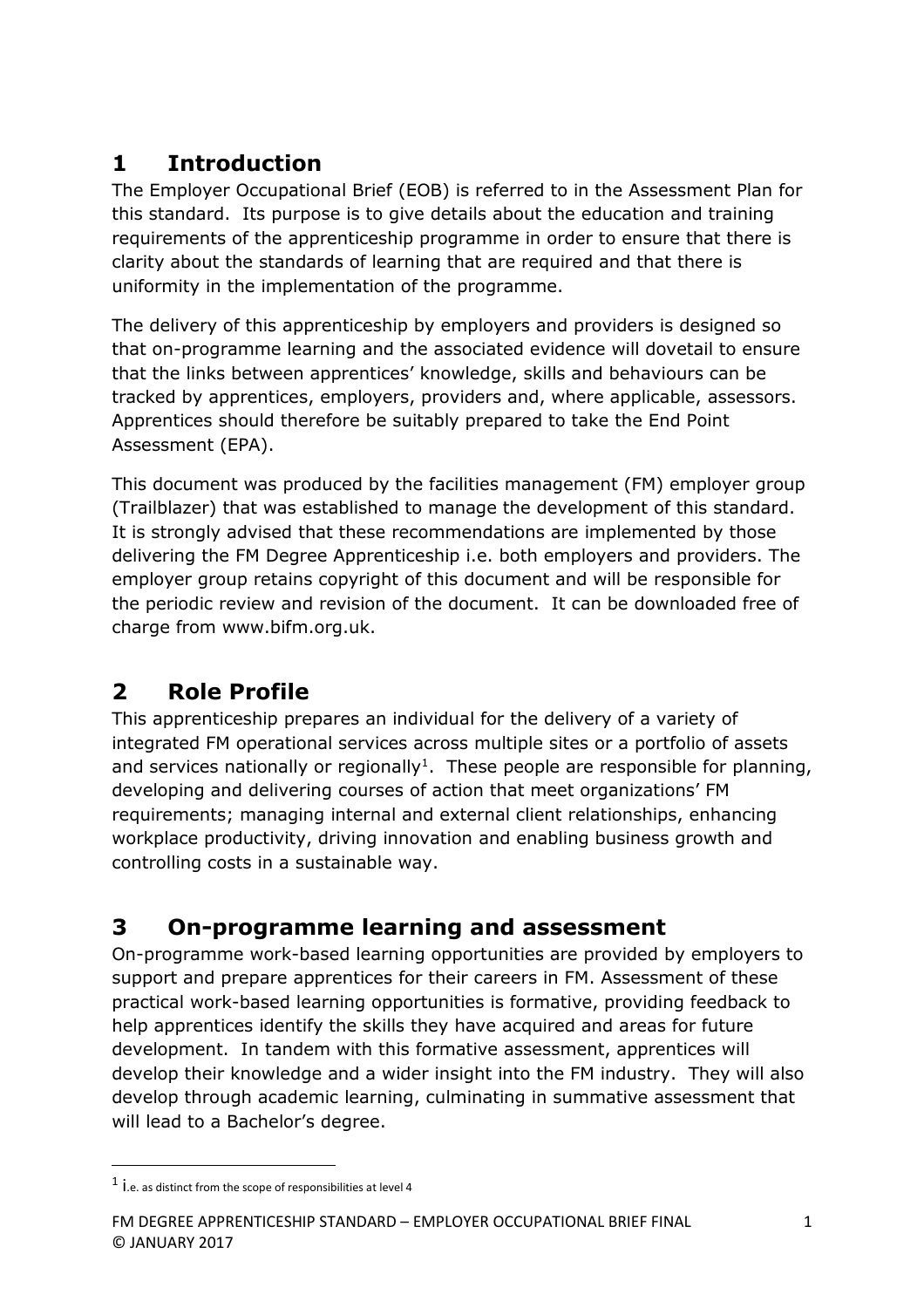The indicative content of the standard has been translated into a technical specification (detailed learning content) by the Trailblazer employer group, covering the skills and knowledge requirements of the role. The detailed technical specifications can be found in Section 5 of this document.

Employers will need to work with training providers to develop the learning programmes which should be mapped to the technical specification to enable apprentices to demonstrate the required knowledge, skills and behaviours prior to undertaking the end point assessment (EPA). It is estimated that the full length of the apprenticeship will be 42 to 48 months with the EPA to take place no later than 6 - 12 months from the end of the apprenticeship.

Where appropriate, a holistic assessment plan covering two or more components of the technical specification is recommended. This will support apprentices in developing the ability to identify links between FM operations and responsibilities and between FM theory and FM practice. Assessment will also support individuals in their development of higher level thinking skills required for study at Level 6 (equivalent to Bachelor's degrees).

On successful completion of this apprenticeship, apprentices will have achieved a Bachelor's degree and the Ofqual-regulated BIFM level 6 Extended Diploma in FM which will meet the academic requirement for Certified BIFM membership.

### **4 Recommendations for on-programme assessment**

It is recommended that employers implement on-programme assessments, which will be formative, to enable apprentices to demonstrate that they have developed the required knowledge, skills and behaviours in the workplace under working conditions before taking the EPA.

| <b>Assessment</b><br>method                                       | Coverage                          | <b>Assessed by</b>   | Grading           |
|-------------------------------------------------------------------|-----------------------------------|----------------------|-------------------|
| Work-based                                                        | Knowledge, skills                 | Employers / Training |                   |
| projects                                                          | & behaviours                      | Providers            |                   |
| Reflective log                                                    | Knowledge, skills                 | Employers / Training | $N/A$ – formative |
|                                                                   | & behaviours                      | Providers            | assessment        |
| HEIs' qualitative<br>assessment of<br>progress toward a<br>degree | Knowledge, skills<br>& behaviours | <b>HEIs</b>          |                   |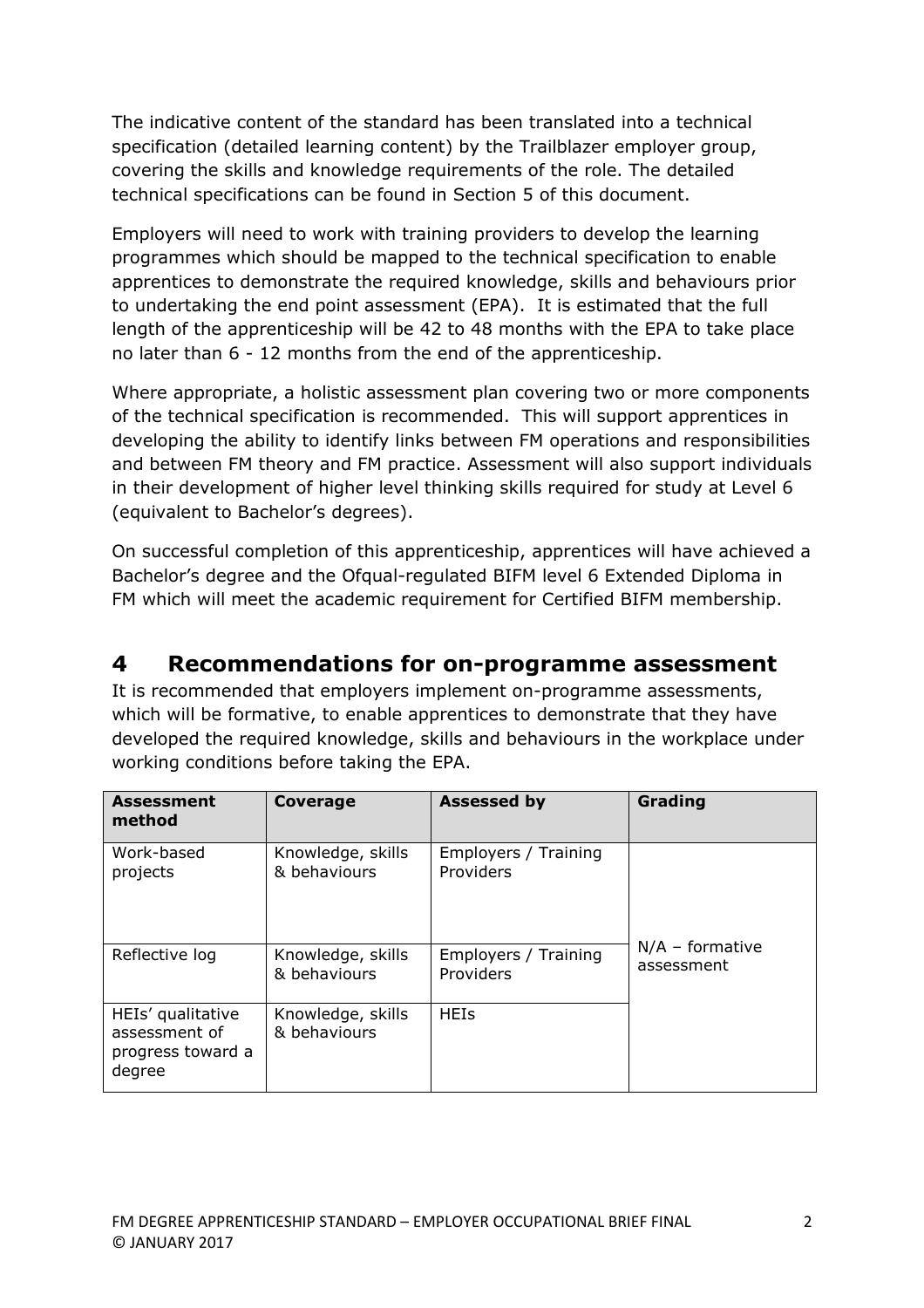Employers and providers should confirm in writing when they consider that apprentices are ready to take the EPA. Apprentices may not progress to the EPA until they have achieved the standard.

The assessment methods chosen are flexible and support the nature of learning across all on-programme activities. These methods are:

- work-based projects;
- reflective log;
- feedback from HEIs on apprentices' academic progress.

These methods are outlined briefly in the following paragraphs.

### **4.1 Work-based projects**

It is strongly recommended that the formative assessment includes work-based projects. This is to assure apprentices' competence across the various tasks in the workplace required in undertaking the role.

A work-based project may also be known as a case study. They may be used in three different scenarios:

- 1. Apprentices may be employed by an organization that delivers all aspects of FM and their own role gives them access to the full range of FM activities;
- 2. Apprentices' roles may be limited to certain aspects of FM only;
- 3. The organization employing an apprentice may not deliver all aspects of FM. In this situation, to complete a work-based project (or case study), apprentices are more likely to need to carry out research beyond their employing organization. No more than 30% of such projects may be demonstrated in this way.

Work-based projects or case studies should be framed around the exploration of a particular FM issue. The aim is for apprentices to develop more learner autonomy by providing opportunities to conduct research and demonstrate critical understanding of a chosen FM issue. This method of assessment is flexible in that apprentices may draw on external references to a greater or lesser degree depending upon the purpose of and outcomes of the assessment e.g. academic (knowledge) or practice (skills and behaviours).

A work-based project or case study might be grounded in practice and used to demonstrate skills and behavioural outcomes, with the completed project or case study providing evidence of achievement of specific learning outcomes.

The suitability of work-based projects/case studies should be approved by the assessor and the employer.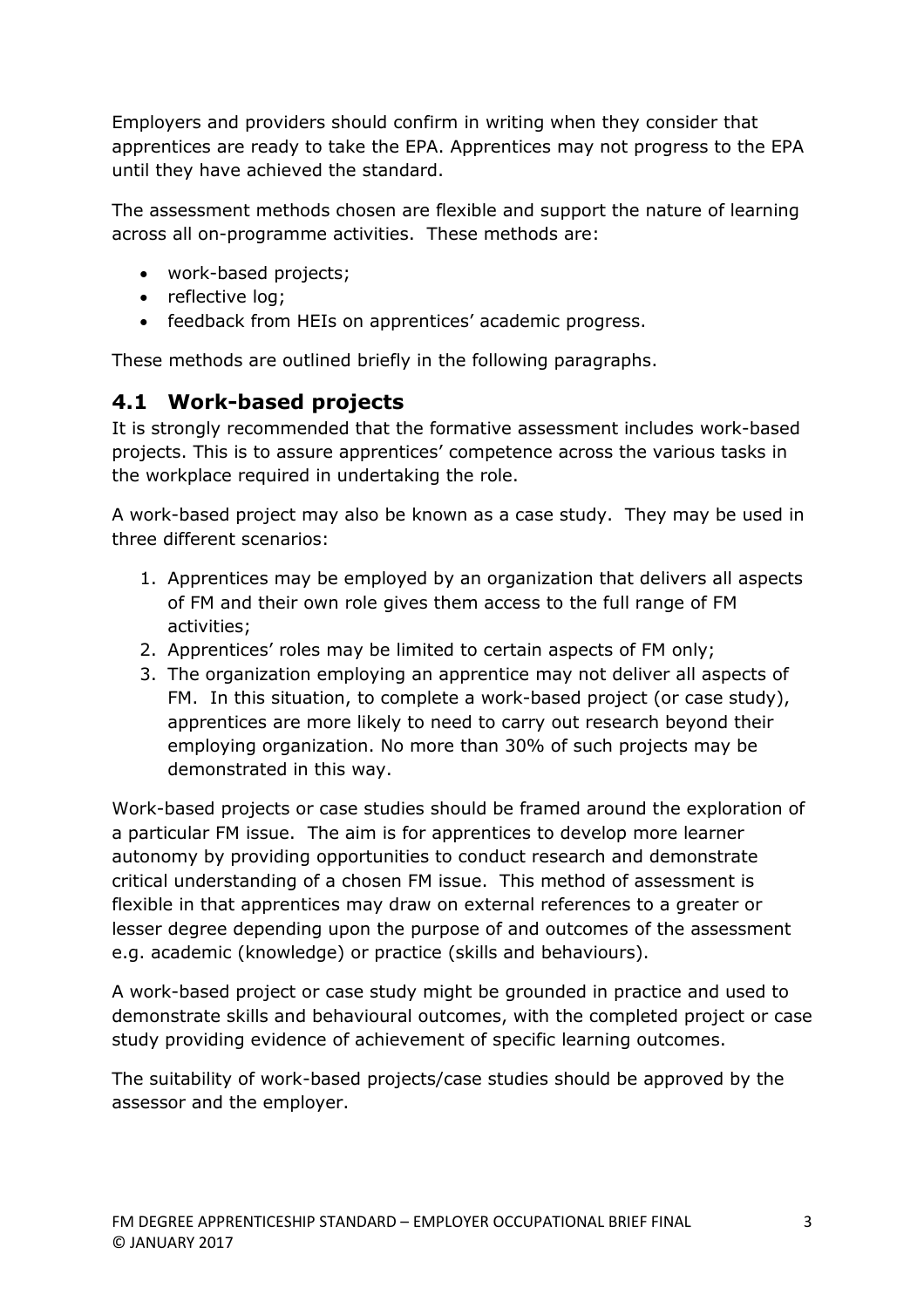Apprentices should draw on a range of technical published material e.g. books, periodicals, research papers etc and use this to underpin their understanding of theories and models and how these apply to FM.

A qualified assessor<sup>2</sup> will confirm that the reports resulting from the work-based projects or case studies form valid and sufficient evidence. Provided that they are of suitable standard (i.e. they meet the requirements of the apprenticeship standard), it is recommended that the work-based projects or case studies are not graded during the on-programme element of the apprenticeship. However, feedback will be provided to apprentices on their work-based evidence to help them prepare for the EPA. This is described in further detail in the mentoring section.

### **4.2 Reflective Log**

The purpose of reflection is to enhance the development of key professional and practical skills that the apprentice will need to use throughout the programme and in the wider context of career development within FM. BIFM will supply guidance on the requirements of the reflective log.

Throughout the on-programme assessment, apprentices should keep a reflective log of evidence on their learning in real time. This will enable them to reflect on their experience of generating their evidence. It will allow the assessment and self-assessment of apprentices' skills, behaviours and underpinning knowledge of work activities. The reflective log will be developed by apprentices and verified by a qualified assessor to ensure the validity and sufficiency of the evidence. It is recommended that the reflective log is not graded. However, feedback is provided to learners to help them prepare for the EPA. This is described in further detail in the mentoring section.

The reflective log is designed to be a live record of the apprenticeship journey. It will be developmental, demonstrating the apprentices' progression in FM and their ability to reflect on their experiences, moving from basic reflection to critical self-reflection of their developing knowledge, skills and behaviour. Guidance will be provided to employers and providers to support apprentices in the development of their reflective skills. The reflective log may take the form of a paper document or it might be kept digitally e.g. using voice recordings and video diaries.

During the course of their degrees, university mentors and apprentices should meet at least quarterly on a one-to-one basis to review apprentices' progress and development needs. Records of these meetings should be kept in the reflective log as they may be used as evidence of apprentices' achievements against the requirements of the knowledge, skills and behaviours of the apprenticeship standard.

 $\overline{\phantom{a}}$ 

<sup>2</sup> the requirements for which are set out in the Assessment Plan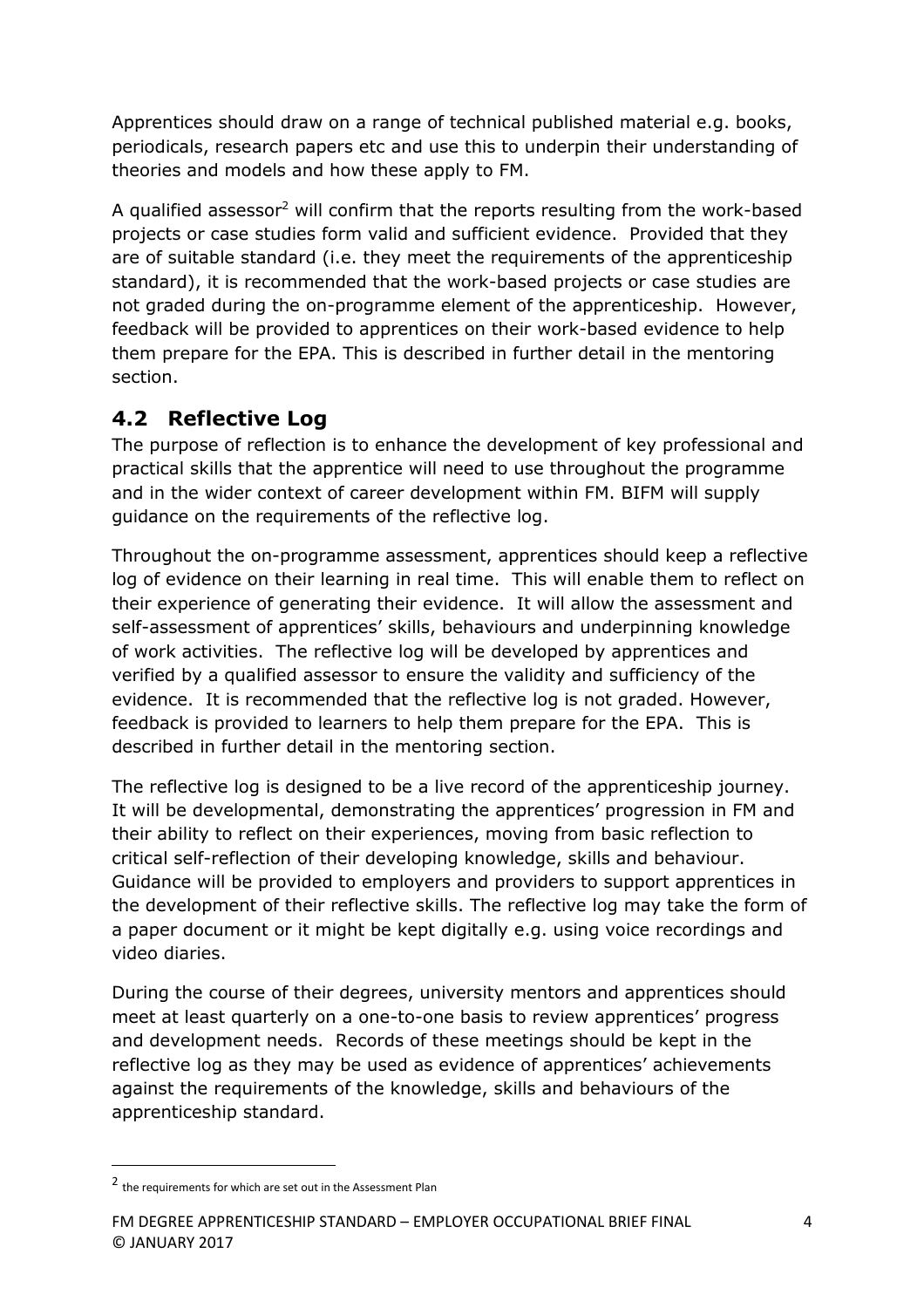On completion of all on-programme learning, apprentices will progress to the EPA. The reflective log will form the basis for holistic reflection on their development over the course of the degree apprenticeship. Professional discussion will be used in the EPA so that key areas for development can be explored to assist with verification of the outcomes of apprentices' learning.

## **4.3 Progress toward completion of a degree**

Apprentices must work toward the completion of a degree which will include a variety of assessment methods. Feedback should be provided from HEIs periodically at intervals agreed between HEIs and employers on apprentices' academic progress. The formal achievement of a degree will be dependent on successful completion of the EPA.

### **4.4 Summary Record of Achievement**

It is recommended that a Summary Record of Achievement be implemented to record and track learners' achievements through the on-programme assessment. It should link to the reflective log and take into account feedback from HEIs. The Record of Achievement will be agreed and signed off by the employer and provider to provide an auditable record that the apprentice has met the requirements of the standard and technical specification (skills, knowledge and behaviours). This will record the fact that the apprentice has reached a suitable standard to take the EPA.

## **5 Technical Specification**

This Employer Occupational Brief relates to the Apprenticeship standards i.e.:

- 1 Strategic property asset management
	- Manage FM property assets strategically within their area of responsibility
- 2 FM service management
	- Lead on FM service delivery within their area of responsibility and identify opportunities for innovation that create value
- 3 FM compliance
	- Scope and evaluate the extent and nature of FM compliance requirements and recommend actions that address the shortfalls within their area of responsibility
- 4 FM management systems
	- Evaluate FM management information systems to develop FM knowledge and enable quality management
- 5 Development and implementation of FM strategy and policy
	- Develop and implement FM strategy and policy for a portfolio of FM services
- 6 Change and programme management in an FM context
	- Apply change and programme management techniques in an FM context
- 7 Business continuity in an FM context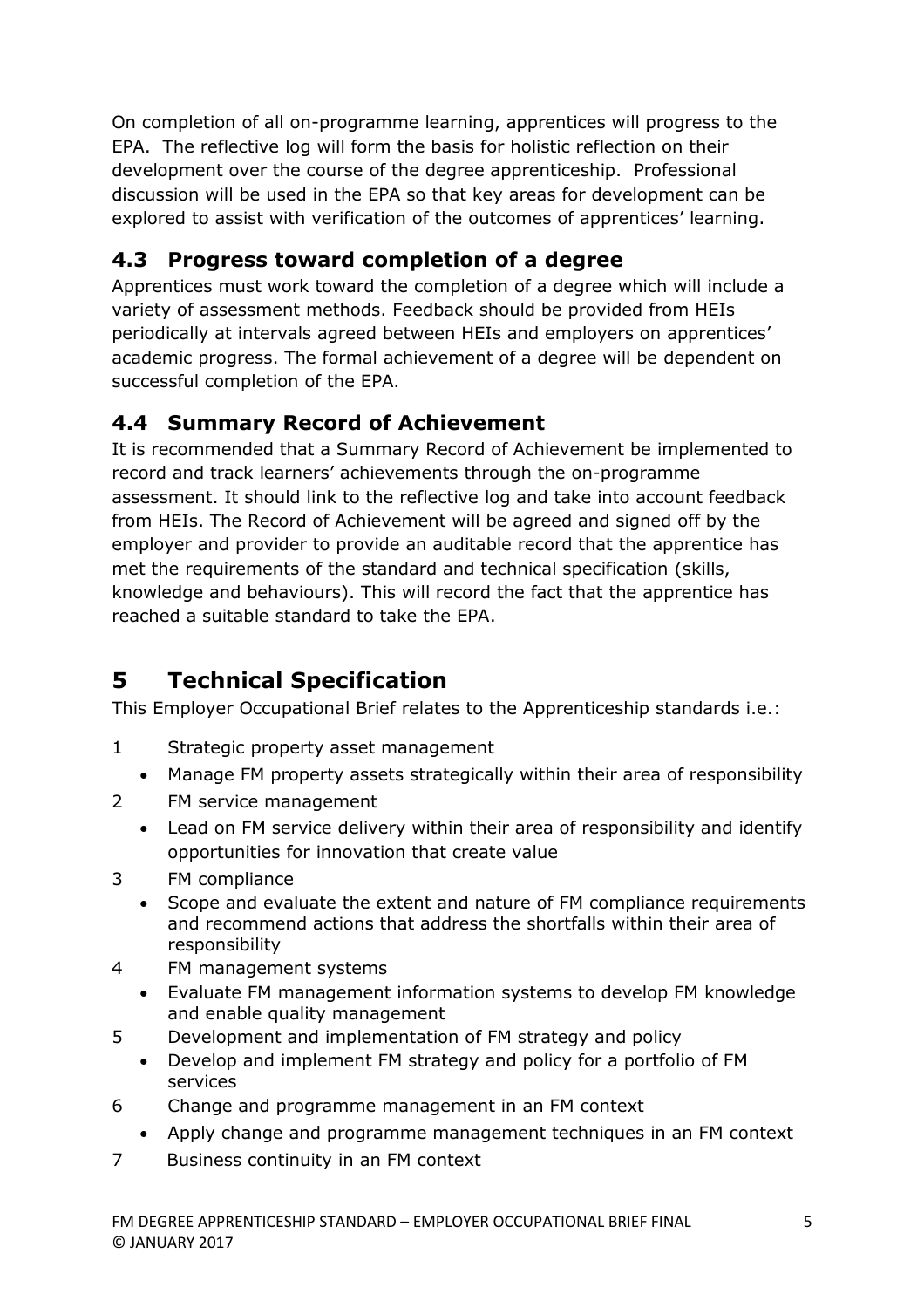- Develop and evaluate FM business continuity plans within their area of responsibility
- 8 Operational and technical leadership in FM
	- Lead and develop the FM workforce to manage assets and deliver services
- 9 Finance and commerce
	- Develop and implement FM operational business plans and budgets within their area of responsibility
- 10 Procurement and contract management
	- Procure FM-related goods and services within their area of responsibility and manage FM supplier and/or contract performance, driving through efficiency and VFM<sup>3</sup> in the supply chain
- 11 Social responsibility
	- Develop and evaluate a CSR plan within their area of responsibility aligned with the corporate FM strategy

## **6 Mentoring in the workplace**

Organizations delivering this apprenticeship should nominate suitable individuals to act as mentors to apprentices. Mentors should be:

- employed by the same organization as the apprentice (ideally) at a more senior level;
- occupationally competent in FM;
- up to date with FM trends and practices.

The responsibilities of mentors is as follows:

- ensuring that the apprentice complies with organizational policies and guidelines;
- providing encouragement and constructive feedback on their performance;
- identifying and enabling access to suitable learning opportunities;
- helping apprentices to develop their skills;
- acknowledging new achievements positively;
- advising on skills development;
- liaising with other assessors and mentors (where appropriate) to discuss the apprentice's progress;
- completing any necessary documentation as agreed with the employer and/or training provider e.g. records of mentoring sessions;
- reporting on an apprentice's conduct and progress to the apprentice's line manager.

Mentors and apprentices should meet at least quarterly on a one-to-one basis to review apprentices' progress and development needs. Records of these meetings should be kept in the reflective log as they may be used as evidence of

 $\overline{\phantom{a}}$ 

<sup>3</sup> Value for money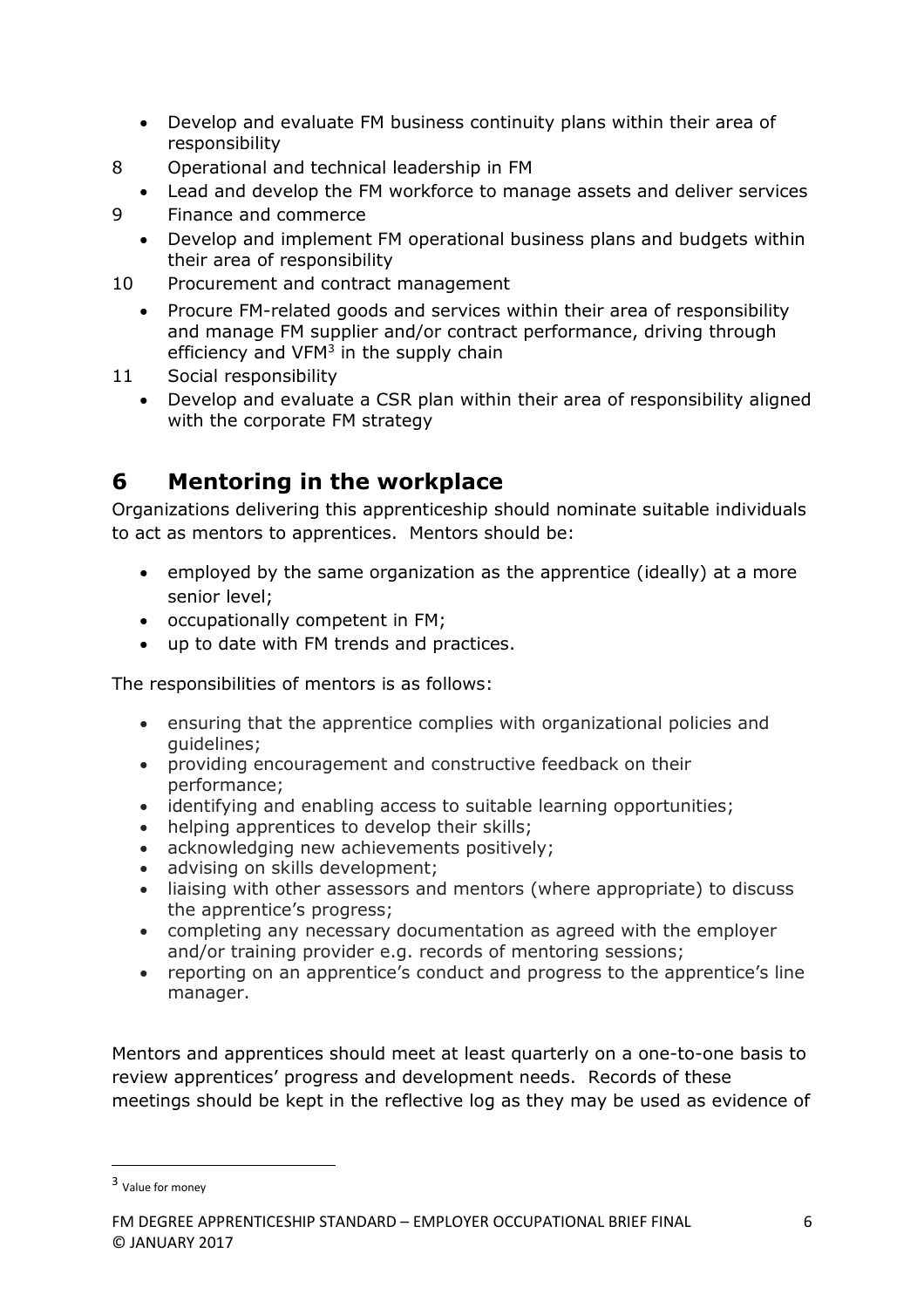apprentices' achievements against the requirements of the knowledge, skills and behaviours of the apprenticeship standard.

Mentors should be briefed on their responsibilities and sufficient time made available to them to enable them to facilitate the development of an apprentice.

Apprentices should have a formal review of their development and progress at least annually with a nominated individual within their organization. This should include confirmation that apprentices have developed both their skills and knowledge to an appropriate standard within expected timeframes. The meeting and its outcomes should be recorded and made available to apprentices' line managers.

## **7 Explanation of tables**

On the pages that follow, the following codes are used:

### **Key**

| Е          | Employer                | D          | Provider             |
|------------|-------------------------|------------|----------------------|
| OP.        | On programme            | <b>FPA</b> | End Point Assessment |
| <b>WBP</b> | Work-based project      | Ex         | Examination          |
| <b>PD</b>  | Professional discussion |            |                      |

In the following tables, for each skill and knowledge outcome against which apprentices will be assessed, there is a column that indicates who will be responsible for delivering the outcome (either the employer (E) or a provider (P)).

The point at which the outcome is assessed is specified by either OP (On-Programme) or through the End Point Assessment (EPA).

For each outcome, a column indicates the method(s) of assessment that would be suitable i.e. work-based project (WBP), professional discussion (PD) or examination (Ex).

## **8 Employer Occupational Brief**

The detailed requirements for each aspect of the standard (knowledge, skills and behaviours) are set out on the following pages.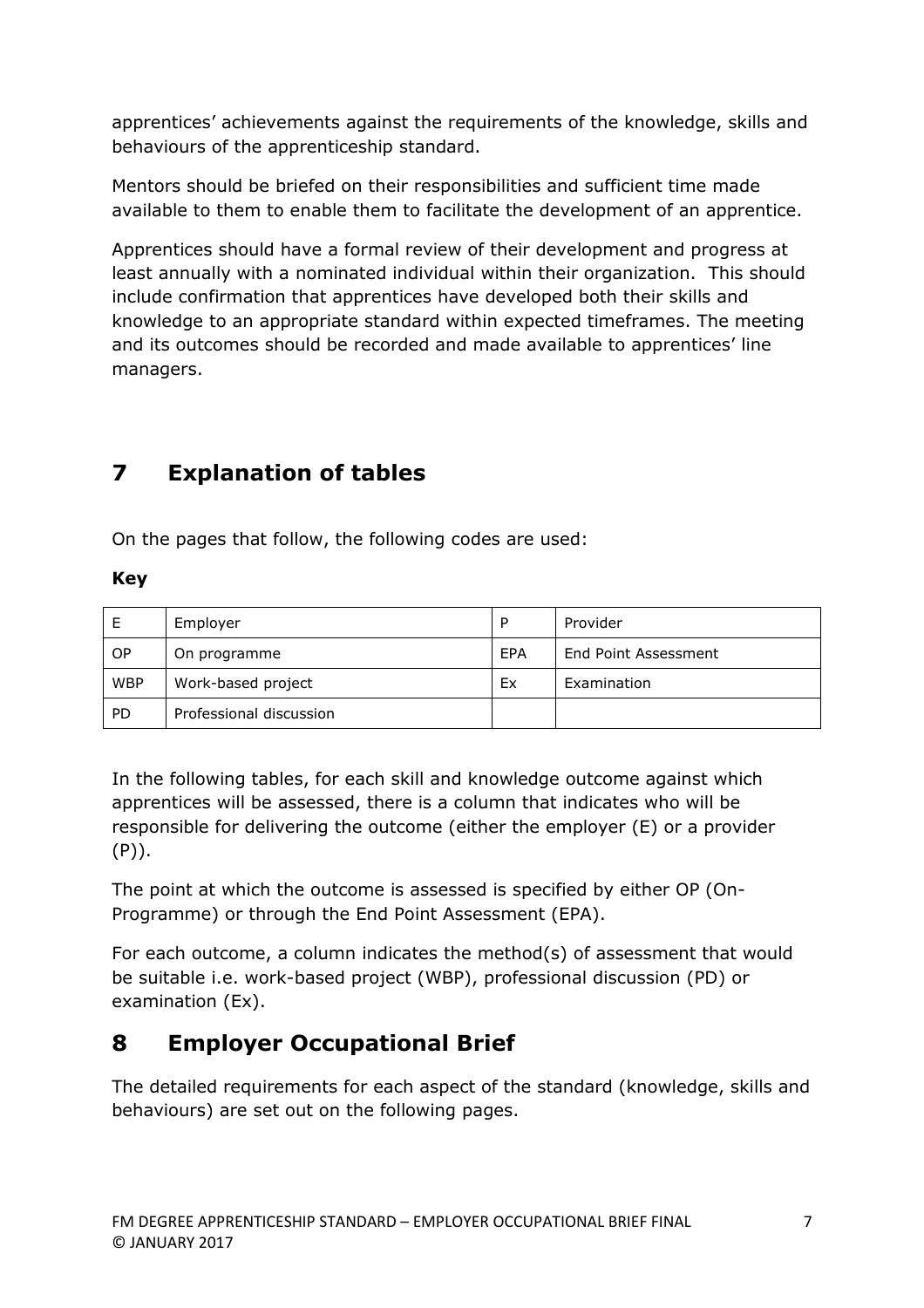### **1 Strategic property asset management**

Apprentices will develop their skills, knowledge and understanding of managing FM assets strategically within their area of responsibility

| Skills: the apprentice will be able to: |                                                                                                                                                               |                 |                         |                                    |                | Knowledge: the apprentice will need to know and understand:                                                                                   |                 |                |                                    |
|-----------------------------------------|---------------------------------------------------------------------------------------------------------------------------------------------------------------|-----------------|-------------------------|------------------------------------|----------------|-----------------------------------------------------------------------------------------------------------------------------------------------|-----------------|----------------|------------------------------------|
|                                         |                                                                                                                                                               | <b>Delivery</b> | Asst                    | <b>Method</b>                      |                |                                                                                                                                               | <b>Delivery</b> | Asst           | <b>Method</b>                      |
| 1                                       | Develop a property management<br>strategy for a portfolio of properties                                                                                       | F.              | <b>OP</b><br><b>EPA</b> | OP WBP<br><b>EPA</b><br><b>WBP</b> | $\mathbf{1}$   | The requirements and scope of<br>strategic property asset<br>management, property ownership,<br>legal requirements and clients'<br>needs      | P               | OP.<br>EPA     | OP WBP<br><b>EPA</b><br><b>WBP</b> |
| $\overline{2}$                          | Evaluate the effectiveness of the<br>implementation of a property<br>management strategy for a portfolio<br>of properties                                     | F               | <b>OP</b>               | <b>WBP</b>                         | $\overline{2}$ | The features of a building's whole<br>life cycle and their implications eg<br>cost, strategy, resource<br>requirements                        | P               | O <sub>P</sub> | <b>WBP</b>                         |
| 3                                       | Develop and evaluate premises,<br>fabric and building services<br>maintenance strategies                                                                      | F.              | <b>OP</b>               | <b>WBP</b>                         | 3              | The principles of effective property<br>management eg the impact of a<br>building's structure, design and<br>fabric on its use and management | P               | OP.            | <b>WBP</b>                         |
| 4                                       | Monitor and control premises, fabric<br>and building services maintenance<br>programmes                                                                       | F               | <b>OP</b>               | <b>WBP</b>                         | 4              | Evaluation and appraisal tools and<br>techniques                                                                                              | P               | O <sub>P</sub> | <b>WBP</b>                         |
| 5                                       | Identify opportunities for adding<br>value to a business and making<br>cost-reductions through a review of<br>the cost-effectiveness of property<br>occupancy | F.              | <b>OP</b>               | <b>WBP</b>                         | 5.             | The nature of other FM-related<br>specialist professionals (eg<br>architects, legal, structural and<br>technical specialists)                 | P               | O <sub>P</sub> | <b>WBP</b>                         |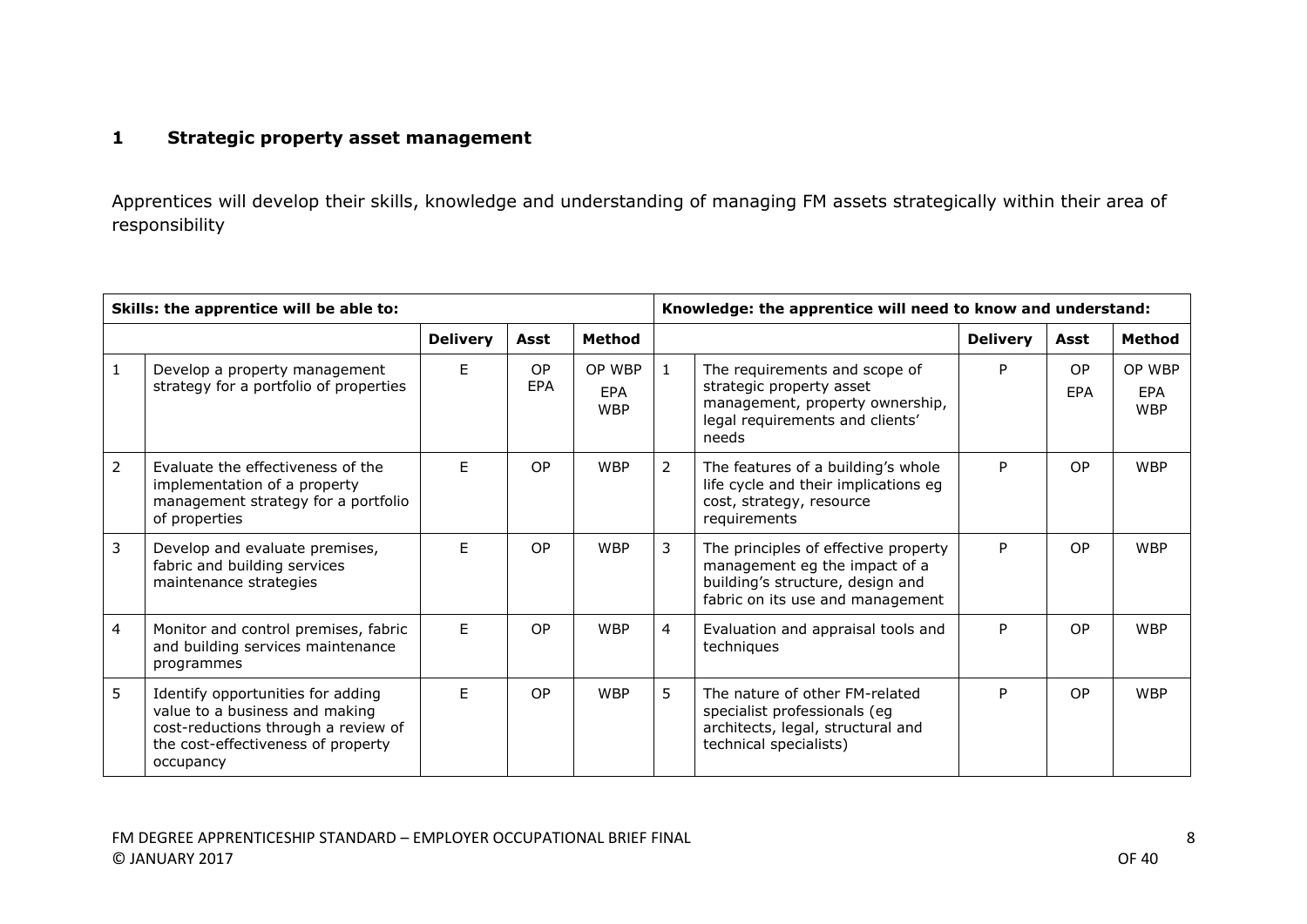|   | <b>Skills</b>                                   |   | Knowledge                                                                                                                                                                           |
|---|-------------------------------------------------|---|-------------------------------------------------------------------------------------------------------------------------------------------------------------------------------------|
|   |                                                 |   | Economic drivers to property management strategy and their<br>impact<br>The principles of ergonomics and their application to FM                                                    |
|   |                                                 | 2 | Real estate footprint and any special requirements eg constraints,<br>neighbouring properties/people, limitations of use, noise,<br>emissions, ownership, impact on the environment |
|   |                                                 | 3 | Work space design principles and space requirements eg storage,<br>circulation to usable areas, inter-relationship with other<br>departments, recreational space                    |
| 4 |                                                 | 4 | The requirements of property and equipment eg space,<br>temperature, humidity                                                                                                       |
|   | Smart/flexible working (all skills & knowledge) | 5 |                                                                                                                                                                                     |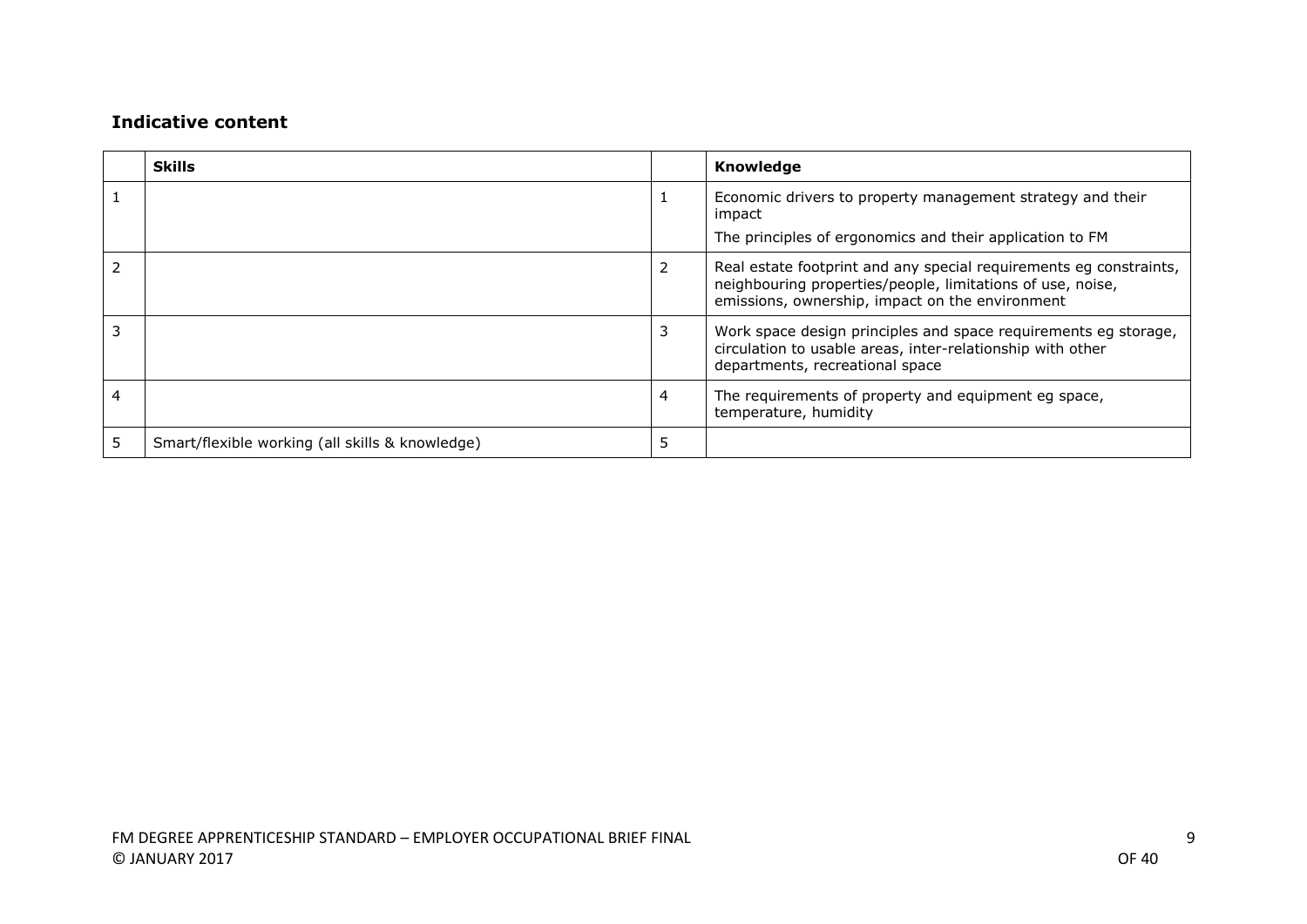#### **2 FM service management**

Apprentices will develop their skills, knowledge and understanding of FM service management within their area of responsibility and identifying opportunities for innovation that create value

|   | Skills: the apprentice will be able to:                                                                                          | Knowledge: the apprentice will need to know and understand: |                         |                                    |              |                                                                                                                                                    |                 |                              |                                    |
|---|----------------------------------------------------------------------------------------------------------------------------------|-------------------------------------------------------------|-------------------------|------------------------------------|--------------|----------------------------------------------------------------------------------------------------------------------------------------------------|-----------------|------------------------------|------------------------------------|
|   |                                                                                                                                  | <b>Delivery</b>                                             | Asst                    | Method                             |              |                                                                                                                                                    | <b>Delivery</b> | Asst                         | <b>Method</b>                      |
| 1 | Evaluate the scope and<br>effectiveness of FM service delivery<br>strategies and plans                                           | F.                                                          | <b>OP</b><br><b>EPA</b> | OP WBP<br><b>EPA</b><br><b>WBP</b> | $\mathbf{1}$ | Trends in FM services and delivery<br>models and their potential impact                                                                            | P               | <b>OP</b>                    | <b>WBP</b>                         |
| 2 | Ensure the delivery of FM services in<br>accordance with organizational<br>requirements                                          | E                                                           | <b>OP</b>               | <b>WBP</b>                         | 2            | Organizational, client and<br>customer service requirements in<br>FM service delivery                                                              | P               | <b>OP</b>                    | <b>WBP</b>                         |
| 3 | Identify the potential for innovation<br>in FM service delivery that offers<br>added value and set objectives                    | E                                                           | <b>OP</b><br><b>EPA</b> | OP WBP<br><b>FPA</b><br><b>WBP</b> | 3            | How to analyse quantitative and<br>qualitative data and organizational<br>processes to identify areas for<br>improvement in FM service<br>delivery | P               | <b>OP</b>                    | <b>WBP</b>                         |
| 4 | Determine the feasibility and<br>financial viability of the innovation<br>in FM service delivery according to<br>agreed criteria | F.                                                          | <b>OP</b>               | <b>WBP</b>                         | 4            | The principles of FM service<br>design, planning and<br>implementation and good practice<br>in customer service                                    | P               | <b>OP</b>                    | <b>WBP</b>                         |
| 5 | Evaluate and report the<br>effectiveness/benefits of FM service<br>delivery and innovation, taking<br>feedback into account      | F.                                                          | <b>OP</b>               | <b>WBP</b>                         | 5            | Challenges of FM service delivery<br>and their potential impact eg legal,<br>people-related, environmental,<br>cost, lack of infrastructure        | P               | O <sub>P</sub><br><b>FPA</b> | OP WBP<br><b>FPA</b><br><b>WBP</b> |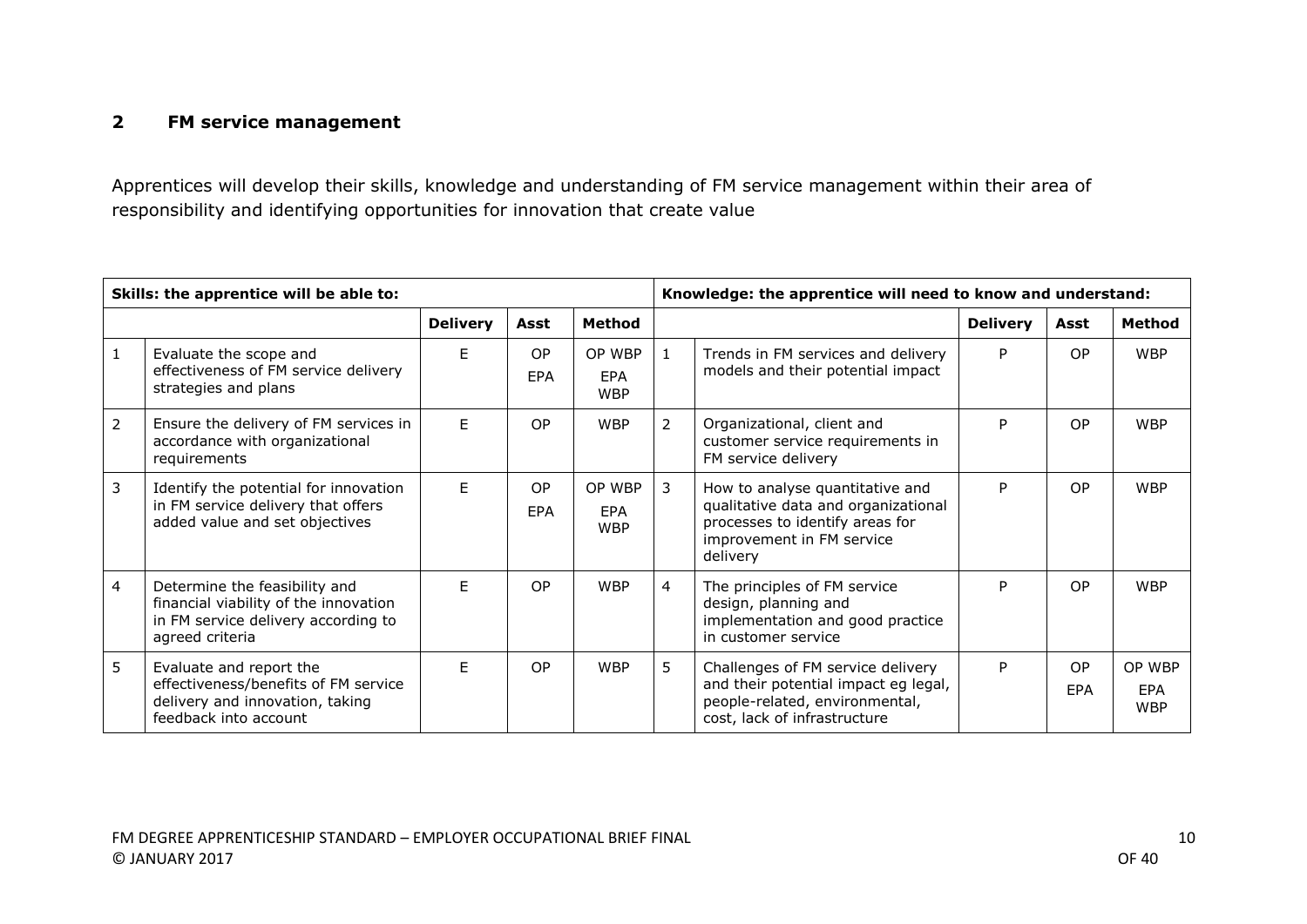|   | <b>Skills</b>                                                  |    | <b>Knowledge</b>                                                                                                                                                                                                       |
|---|----------------------------------------------------------------|----|------------------------------------------------------------------------------------------------------------------------------------------------------------------------------------------------------------------------|
| 1 | e.g. in house, outsourced, sourcing strategies, partnering etc |    | e.g. culture and practice for dealing with customers, clients and<br>end users                                                                                                                                         |
|   |                                                                |    | External sources of information e.g. industry norms, from clients,<br>from competitors, setting benchmarks and technological<br>developments in FM, BIFM guidance documents, academic<br>documents and reference tools |
|   |                                                                |    | FM service delivery models e.g. total FM, integrated FM                                                                                                                                                                |
| 2 |                                                                | 2  | e.g. client requirements for environmentally-friendly FM<br>practices/services such as national/international agreements                                                                                               |
| 3 | e.g. Customer satisfaction levels and energy usage rates       | 3  | The use of quantitative and qualitative FM data in FM support<br>services management                                                                                                                                   |
|   |                                                                |    | Analysis of management reports and KPIs in relation to Service<br>Level Agreements (SLAs) e.g. histograms, binomial distribution,<br>charts & graphs                                                                   |
| 4 |                                                                | 4  | Methods of capturing feedback e.g. statistical, focus groups,<br>surveys etc and their suitability for evaluation purposes<br>e.g. SRM and CRM processes                                                               |
| 5 |                                                                | 5. | Planning & implementation: the resource requirements of<br>embedding the innovation into mainstream business practice eg<br>finance, people, equipment, systems, contractual models e.g.<br>SLAs etc                   |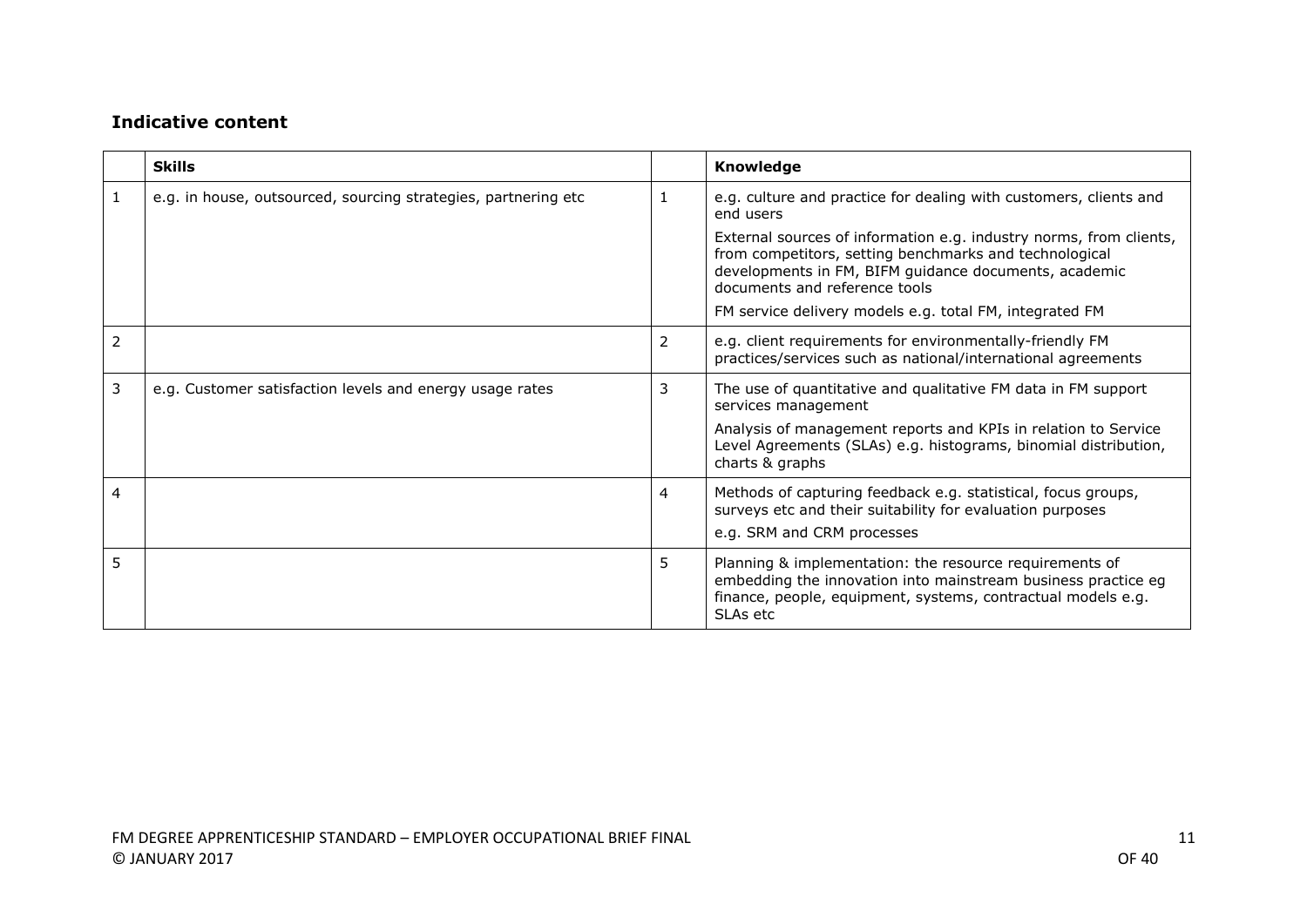### **3 FM compliance**

Apprentices will develop their skills, knowledge and understanding of scoping and evaluating the extent and nature of FM compliance requirements and recommending actions that address shortfalls within their area of responsibility

| Skills: the apprentice will be able to: |                                                                                                        |                 |                         |                                    | Knowledge: the apprentice will need to know and understand: |                                                                                                                                                                                   |                 |           |                            |
|-----------------------------------------|--------------------------------------------------------------------------------------------------------|-----------------|-------------------------|------------------------------------|-------------------------------------------------------------|-----------------------------------------------------------------------------------------------------------------------------------------------------------------------------------|-----------------|-----------|----------------------------|
|                                         |                                                                                                        | <b>Delivery</b> | Asst                    | <b>Method</b>                      |                                                             |                                                                                                                                                                                   | <b>Delivery</b> | Asst      | <b>Method</b>              |
| $\mathbf{1}$                            | Identify FM regulatory,<br>organizational and other compliance<br>requirements                         | E               | <b>OP</b>               | <b>WBP</b>                         | $\mathbf{1}$                                                | The scope and requirements of<br>current applicable legislation,<br>regulations and internal and<br>external codes of practice and<br>other FM compliance-related<br>requirements | P               | <b>OP</b> | <b>Fx</b>                  |
| $\overline{2}$                          | Assess the risk of non-compliance<br>with FM requirements                                              | F.              | <b>OP</b>               | <b>WBP</b>                         | $\overline{2}$                                              | The principles of risk assessment<br>in an FM context                                                                                                                             | P               | OP        | Ex                         |
| 3                                       | Analyse the implications of<br>compliance for an FM area of<br>responsibility and clients              | F.              | <b>OP</b><br><b>EPA</b> | OP WBP<br><b>EPA</b><br><b>WBP</b> | 3                                                           | FM compliance-related costs<br>(financial and non-financial)<br>including the costs associated with<br>the recommendations that address<br>shortfalls in FM compliance            | P               | OP<br>EPA | OP Ex<br>EPA<br><b>WBP</b> |
| 4                                       | Generate recommendations and a<br>plan that addresses shortfalls in FM<br>compliance                   | F.              | <b>OP</b>               | <b>WBP</b>                         | $\overline{4}$                                              | The features of effective<br>monitoring arrangements to audit<br>continuing compliance with FM<br>requirements                                                                    | P               | OP        | Ex                         |
| 5                                       | Differentiate accountabilities, roles<br>and responsibilities in meeting FM<br>compliance requirements | F.              | <b>OP</b>               | <b>WBP</b>                         | 5                                                           | Organizational risk governance<br>requirements and arrangements                                                                                                                   | P               | OP        | <b>WBP</b>                 |
| 6                                       | Monitor and report the extent to<br>which FM compliance requirements<br>are met                        | F               | <b>OP</b>               | <b>WBP</b>                         |                                                             |                                                                                                                                                                                   |                 |           |                            |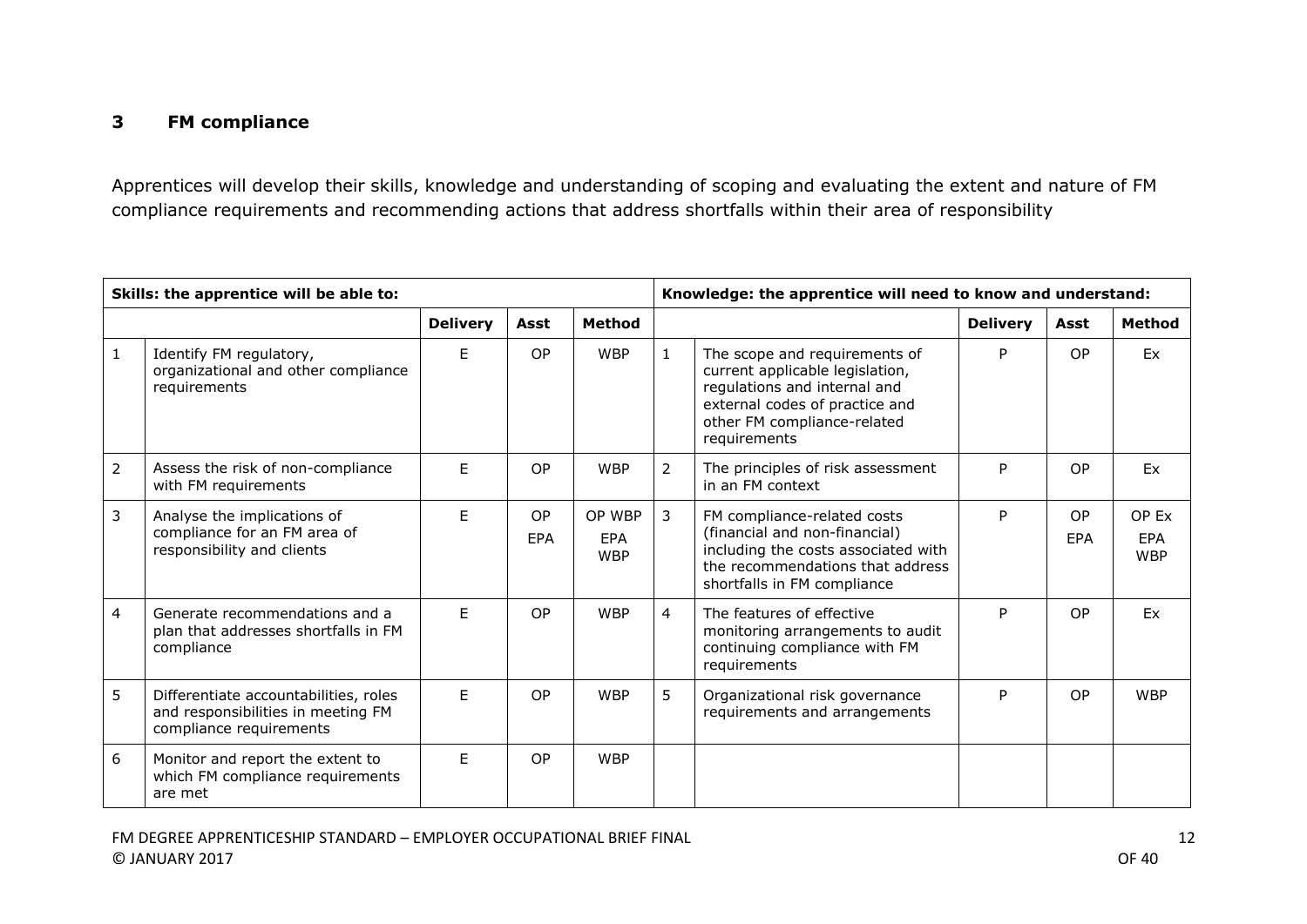|   | <b>Skills</b>                                                                                                                                                                                                             |   | Knowledge                                                                                                                                                                                                                                                     |
|---|---------------------------------------------------------------------------------------------------------------------------------------------------------------------------------------------------------------------------|---|---------------------------------------------------------------------------------------------------------------------------------------------------------------------------------------------------------------------------------------------------------------|
|   | Compliance requirements: eg legal, contractual and codes of practice                                                                                                                                                      |   | Current applicable legislation, regulations and external codes of<br>practice and other requirements eg contractual, quality, client-<br>driven, health, safety and environmental, ethical and<br>sustainability requirements; liability insurance eg tenants |
|   |                                                                                                                                                                                                                           |   | Scope: ie with virtual and physical assets eg data protection,<br>biometrics, data entry systems, alarm systems, access by<br>emergency services, with client requirements etc                                                                                |
| 2 | Impact of non-compliance eg loss of FM contract, prosecution,<br>termination of operations, impact on operations, corporate<br>manslaughter/negligence, health and safety (eg asbestos,<br>Legionnaire's disease, vermin) | 2 | The scope of risk planning and management                                                                                                                                                                                                                     |
| 3 | Implications of compliance eg cost, resource investment, training,<br>disruption to FM service, reputational/brand impact                                                                                                 | 3 |                                                                                                                                                                                                                                                               |
| 4 |                                                                                                                                                                                                                           | 4 |                                                                                                                                                                                                                                                               |
| 5 |                                                                                                                                                                                                                           | 5 |                                                                                                                                                                                                                                                               |
| 6 |                                                                                                                                                                                                                           | 6 |                                                                                                                                                                                                                                                               |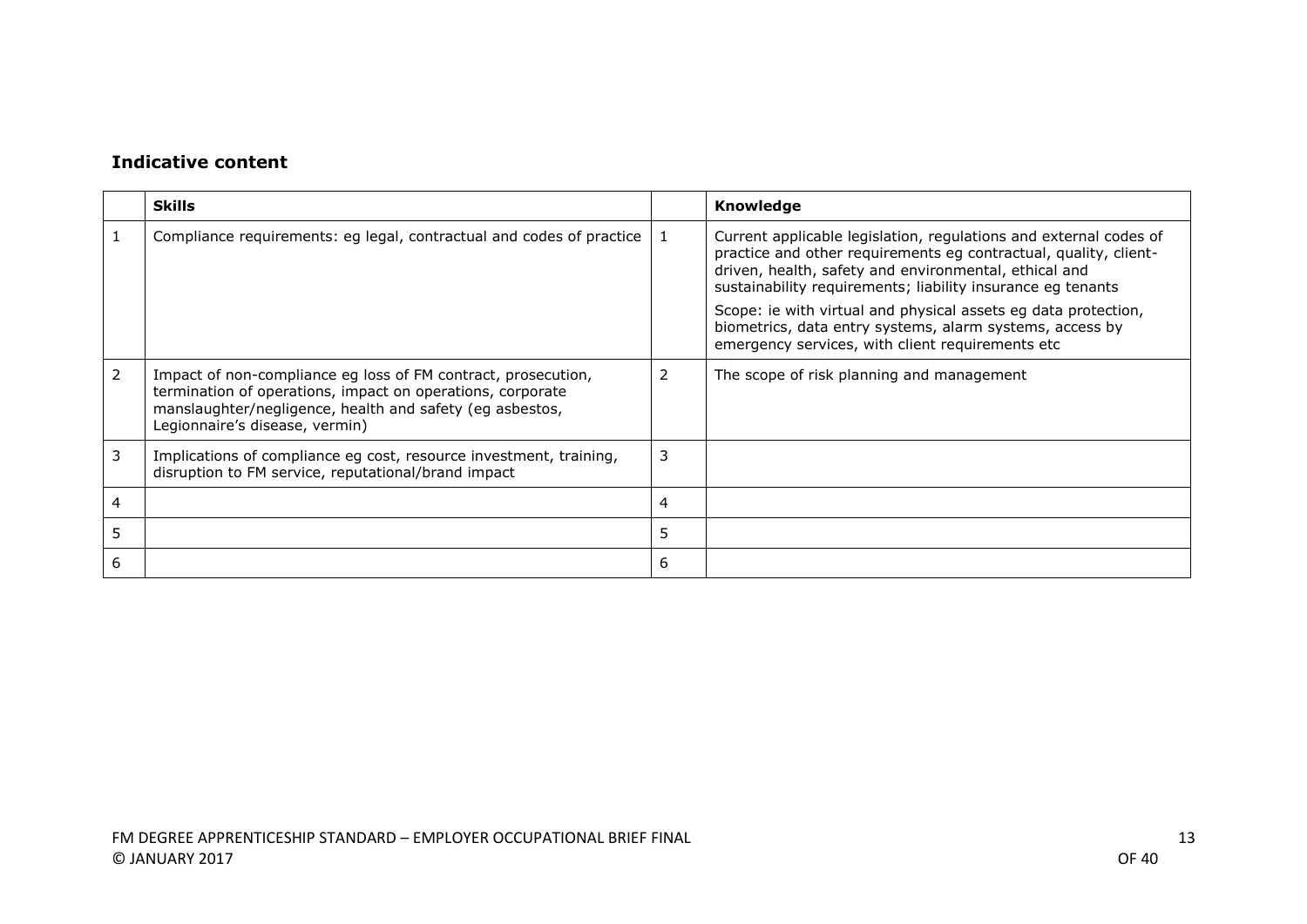### **4 FM management systems**

Apprentices will develop their skills, knowledge and understanding of evaluating FM management information systems to develop FM knowledge and enable quality management

|              | Skills: the apprentice will be able to:                                                                                                                         |                 |           |                                    |                | Knowledge: the apprentice will need to know and understand:                                                                                                |                 |           |                             |
|--------------|-----------------------------------------------------------------------------------------------------------------------------------------------------------------|-----------------|-----------|------------------------------------|----------------|------------------------------------------------------------------------------------------------------------------------------------------------------------|-----------------|-----------|-----------------------------|
|              |                                                                                                                                                                 | <b>Delivery</b> | Asst      | <b>Method</b>                      |                |                                                                                                                                                            | <b>Delivery</b> | Asst      | <b>Method</b>               |
| $\mathbf{1}$ | Evaluate the effectiveness and<br>impact of an organization's FM<br>information management and<br>quality systems against agreed<br>criteria                    | F.              | <b>OP</b> | <b>WBP</b>                         | $\mathbf{1}$   | The role and uses of information<br>within FM decision-making and<br>performance management                                                                | P               | <b>OP</b> | <b>WBP</b>                  |
| 2            | Make viable recommendations for<br>improvements to an FM information<br>management system                                                                       | F.              | OP        | <b>WBP</b>                         | 2              | The characteristics, functionality<br>and limitations of FM management<br>information systems to collect,<br>process, communicate and store<br>information | P               | <b>OP</b> | OP WBP<br>EPA<br><b>WBP</b> |
| 3            | Generate and interpret information<br>generated by FM information<br>management systems to develop FM<br>knowledge and enable decision-<br>making and reporting | F               | <b>OP</b> | <b>WBP</b>                         | 3              | Sources of information relevant to<br>FM and validation criteria                                                                                           | P               | <b>OP</b> | <b>WBP</b>                  |
| 4            | Validate information from data<br>sources for FM decision-making<br>purposes                                                                                    | F.              | <b>OP</b> | <b>WBP</b>                         | $\overline{4}$ | The implications of relevant<br>external governance standards                                                                                              | P               | <b>OP</b> | <b>WBP</b>                  |
| 5            | Develop an FM quality management<br>strategy and associated policies that<br>align with organizational strategy<br>and objectives                               | F.              | OP<br>EPA | OP WBP<br><b>EPA</b><br><b>WBP</b> | 5              | Current and emerging<br>technologies e.g. Smart building<br>data analytics                                                                                 | P               | OP        | <b>WBP</b>                  |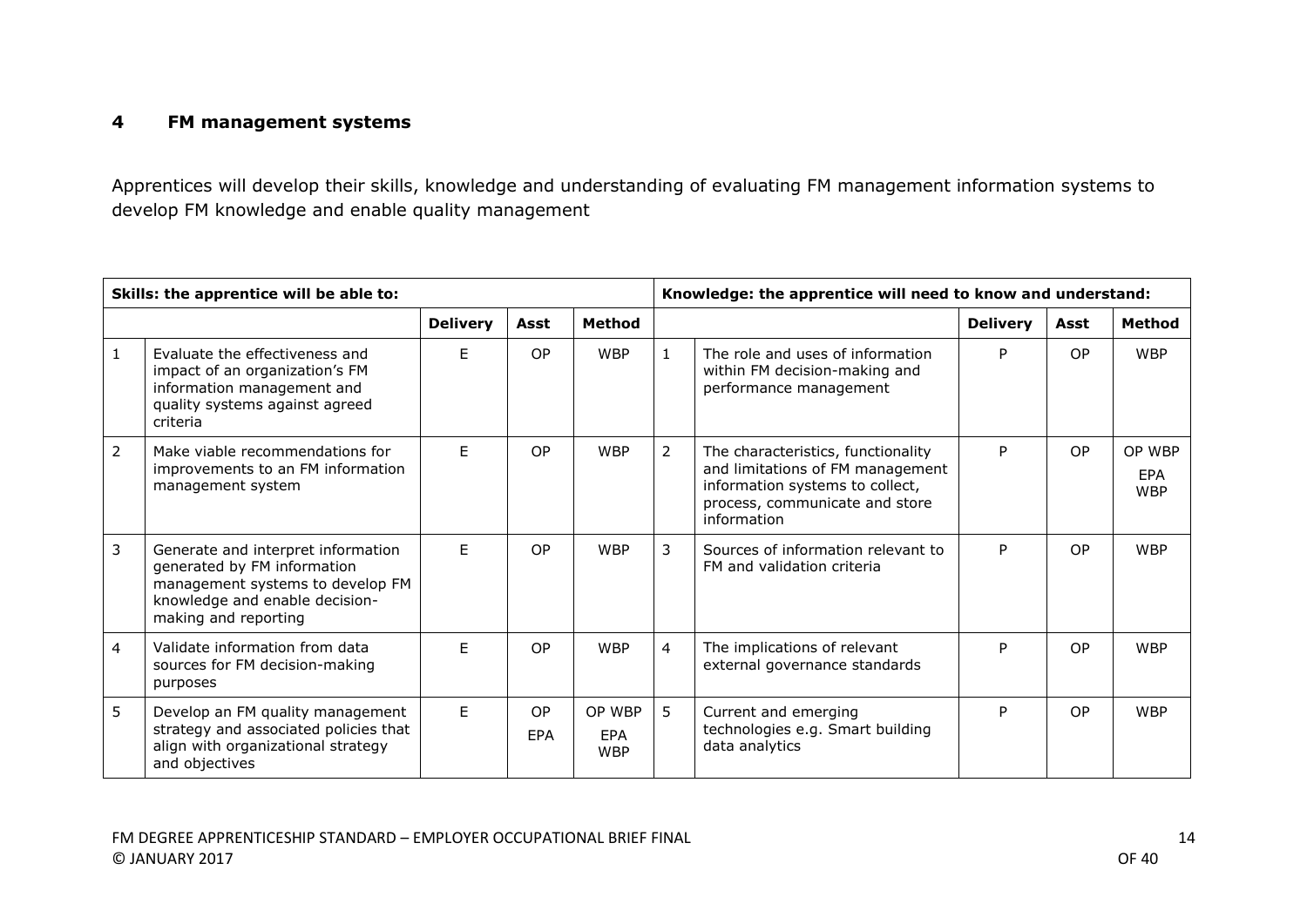| 6 | Develop FM quality management<br>operational plans and procedures<br>that align with the FM quality<br>management strategy and policies | ОP | <b>WBP</b> | 6 | The principles and theories of<br>quality management in relation to<br>an organization's FM quality<br>strategy, quality assurance and<br>control | OP             | <b>WBP</b> |
|---|-----------------------------------------------------------------------------------------------------------------------------------------|----|------------|---|---------------------------------------------------------------------------------------------------------------------------------------------------|----------------|------------|
|   |                                                                                                                                         |    |            |   | The tools and techniques of quality<br>management that contribute to<br>individual, team and<br>organizational performance                        | O <sub>P</sub> | <b>WBP</b> |

|   | <b>Skills</b>                                                                                                                                                        |    | Knowledge                                                                                                                                                                         |
|---|----------------------------------------------------------------------------------------------------------------------------------------------------------------------|----|-----------------------------------------------------------------------------------------------------------------------------------------------------------------------------------|
|   | Uses of management information: performance management,<br>business decision-making and reporting                                                                    |    | Use & integration of different types of FM data system e.g. CAFM,<br>computerized maintenance management systems, BIM, security<br>management systems, compliance data            |
|   |                                                                                                                                                                      |    | The importance of information and knowledge within an<br>organization                                                                                                             |
| 2 | Locate, validate and interpret quality system-related information<br>Cost considerations to be taken into account in calculating the<br>viability of recommendations | 2  | Relevance of current and anticipated systems, their functionality<br>and capacity to support an organization's plans for knowledge<br>and information management                  |
| 3 | e.g. pie charts, histograms, use of pivot tables                                                                                                                     | 3  | e.g. intranet, internet, BIFM & other FM bodies, customer<br>surveys, client business plan                                                                                        |
|   |                                                                                                                                                                      |    | The characteristics and functioning of building management data<br>management systems                                                                                             |
|   |                                                                                                                                                                      |    | Measurement against baseline and against agreed criteria e.g.<br>quality of goods/services, enhanced impact, cost-effectiveness,<br>cost-reduction, increased client satisfaction |
| 4 | Validation criteria eg data currency, accuracy, relevance,<br>understandability; reliability of data sources                                                         | 4  | Implications of relevant external governance standards e.g. ISO<br>41001 FM Management Systems, ISO 15001 Energy Management                                                       |
| 5 | e.g. TQM, Lean, Deming, Six Sigma, and Investors In People, ISO                                                                                                      | 5. |                                                                                                                                                                                   |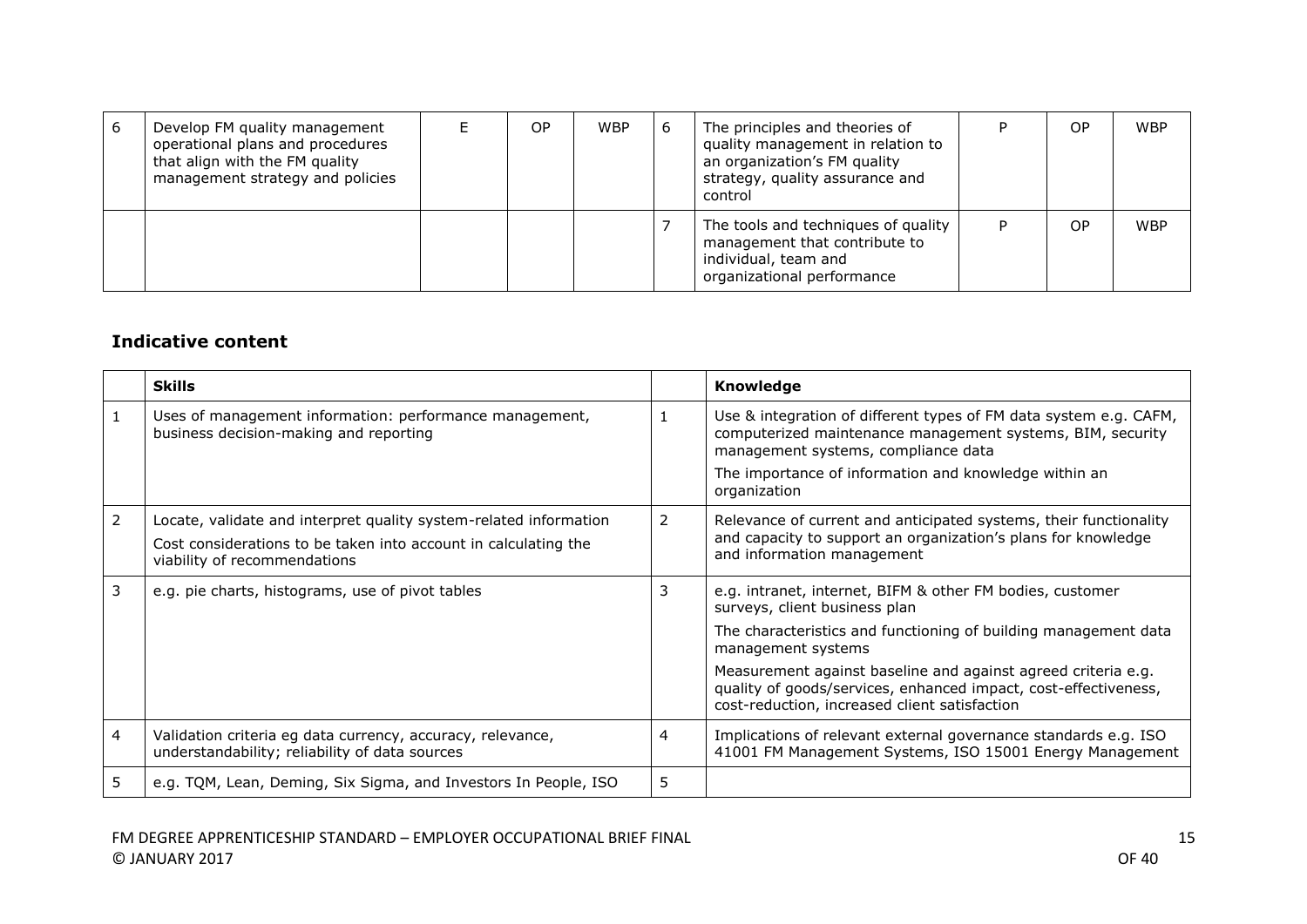| The relationship between quality management, customer service and<br>stakeholder management |   |                                                                                                                                                                                                                      |
|---------------------------------------------------------------------------------------------|---|----------------------------------------------------------------------------------------------------------------------------------------------------------------------------------------------------------------------|
|                                                                                             | O |                                                                                                                                                                                                                      |
|                                                                                             |   | The quality management cycle and tools and techniques e.g.<br>balanced scorecard, the role of people in operational delivery and<br>quality management, training implications, customer satisfaction,<br><b>SLAs</b> |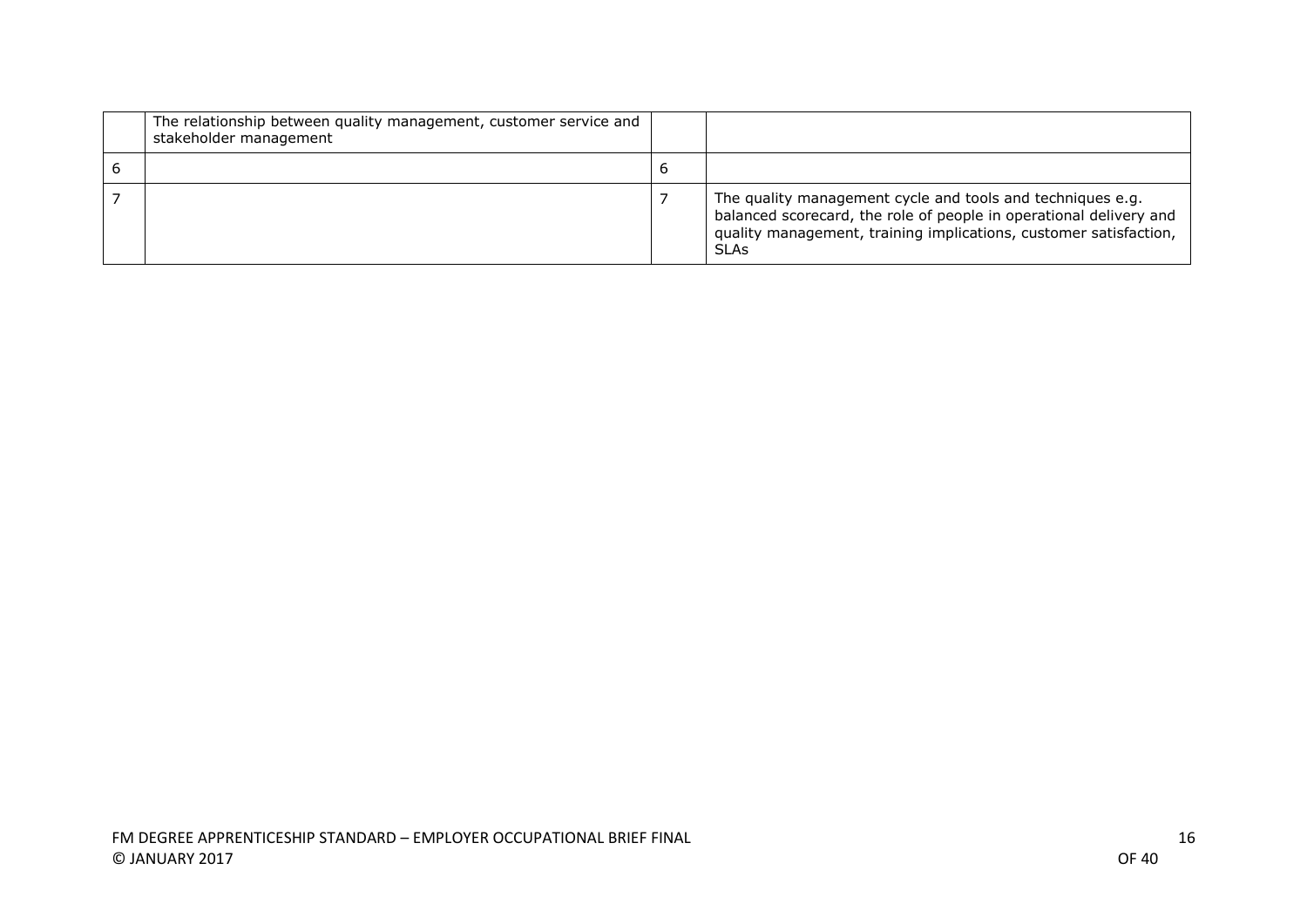### **5 Development and implementation of facilities management strategy and policy**

Apprentices will develop their skills, knowledge and understanding of developing and implementing FM strategy and policy for a portfolio of FM services

|                | Skills: the apprentice will be able to:                                                                                                                                      |                 |                  |                                    |                | Knowledge: the apprentice will need to know and understand:                                                                      |                 |                  |                                    |  |
|----------------|------------------------------------------------------------------------------------------------------------------------------------------------------------------------------|-----------------|------------------|------------------------------------|----------------|----------------------------------------------------------------------------------------------------------------------------------|-----------------|------------------|------------------------------------|--|
|                |                                                                                                                                                                              | <b>Delivery</b> | Asst             | <b>Method</b>                      |                |                                                                                                                                  | <b>Delivery</b> | Asst             | <b>Method</b>                      |  |
| $\mathbf{1}$   | Carry out an analysis of the factors<br>affecting FM in the internal and<br>external environment                                                                             | E               | <b>OP</b>        | <b>WBP</b>                         | $\mathbf{1}$   | The principles of strategic<br>management and an<br>organization's strategic process                                             | P               | <b>OP</b><br>EPA | OP WBP<br><b>EPA</b><br><b>WBP</b> |  |
| $\overline{2}$ | Evaluate the outcomes of the<br>environmental analysis and their<br>implications for FM in an<br>organization                                                                | E               | <b>OP</b>        | <b>WBP</b>                         | $\overline{2}$ | The contribution of FM to the<br>success of an organization and the<br>economy                                                   | P               | <b>OP</b>        | <b>WBP</b>                         |  |
| 3              | Develop an FM strategy that is<br>responsive to change, consistent<br>with organizational culture and<br>values and is capable of delivering<br>an organization's objectives | F               | <b>OP</b><br>EPA | OP WBP<br><b>EPA</b><br><b>WBP</b> | 3              | The purpose of the organization,<br>its culture and values and the role<br>of FM in delivering that purpose                      | P               | <b>OP</b>        | <b>WBP</b>                         |  |
| 4              | Develop FM policies that align with<br>the FM strategy and which are<br>ethical and sustainable                                                                              | F               | <b>OP</b>        | <b>WBP</b>                         | $\overline{4}$ | The scope of FM: the range of<br>services offered and the definition<br>of FM within your own context                            | F.              | <b>OP</b>        | <b>WBP</b>                         |  |
| 5              | Communicate the FM strategy and<br>policies in a way that raises the<br>profile of FM internally and<br>externally                                                           | F               | <b>OP</b>        | <b>WBP</b>                         | 5              | Trends and developments in FM<br>and the FM profession nationally<br>and globally and how these may<br>influence an organization | P               | OP.              | <b>WBP</b>                         |  |
| 6              | Evaluate the effectiveness of FM<br>stakeholder arrangements and<br>develop a plan that meets the needs<br>of an organization                                                | E               | <b>OP</b>        | <b>WBP</b>                         | 6              | Environmental analysis and<br>strategic planning techniques                                                                      | P               | <b>OP</b>        | <b>WBP</b>                         |  |
| 7              | Analyse the power and influence of                                                                                                                                           | E               | OP               | <b>WBP</b>                         | $\overline{7}$ | The distinction between internal                                                                                                 | P               | <b>OP</b>        | <b>WBP</b>                         |  |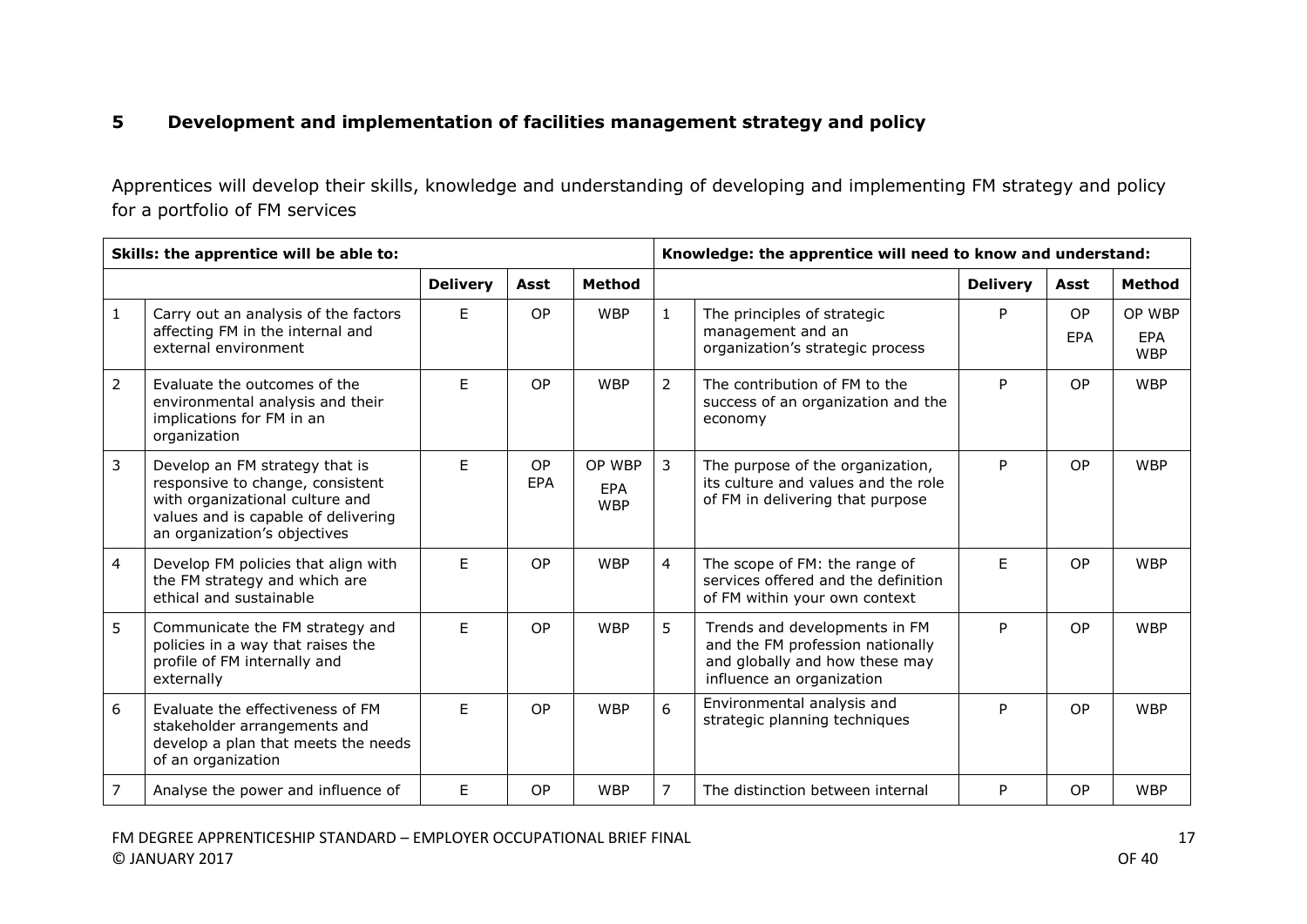|    | different FM stakeholders                                                                                                                    |   |    |            |    | and external FM stakeholders<br>(suppliers, clients, colleagues) and<br>their implications |   |           |            |
|----|----------------------------------------------------------------------------------------------------------------------------------------------|---|----|------------|----|--------------------------------------------------------------------------------------------|---|-----------|------------|
| 8  | Consult appropriate FM stakeholders<br>on issues, decisions and intentions                                                                   | Е | OP | <b>WBP</b> | 8  | The process of policy development<br>and its implications for service<br>delivery          | P | OP.       | <b>WBP</b> |
| 9  | Conduct negotiations (e.g. property<br>acquisition, FM contract variation or<br>outsourcing) in accordance with<br>good negotiating practice | E | OP | <b>WBP</b> | 9  | Stakeholder mapping theories and<br>best practice in stakeholder<br>consultation           | P | <b>OP</b> | <b>WBP</b> |
| 10 | Manage FM conflicts of interests in a<br>way that minimizes damage to<br>stakeholders, the organization and<br>individuals                   | E | OP | <b>WBP</b> | 10 | The stages of negotiation and<br>negotiation techniques                                    | D | <b>OP</b> | <b>WBP</b> |

|   | <b>Skills</b>                                                                                      |   | Knowledge                                                                                                                                                                                                                                            |
|---|----------------------------------------------------------------------------------------------------|---|------------------------------------------------------------------------------------------------------------------------------------------------------------------------------------------------------------------------------------------------------|
|   | Factors affecting FM e.g. service delivery model, needs and interests<br>of different stakeholders |   | Principles of strategic management: vision, mission, strategy &<br>objectives etc                                                                                                                                                                    |
|   |                                                                                                    |   | e.g. Johnson & Scholes, Porter, Grant, Drucker                                                                                                                                                                                                       |
|   |                                                                                                    |   | The importance of iterative strategy                                                                                                                                                                                                                 |
| 2 |                                                                                                    | 2 |                                                                                                                                                                                                                                                      |
| 3 |                                                                                                    | 3 | How FM is delivered in a way that is consistent with an<br>organization's culture and values e.g. matching delivery with<br>client's ethos such as healthy food, reducing waste,<br>environmentally friendly, charitable status, gender equality etc |
| 4 |                                                                                                    | 4 |                                                                                                                                                                                                                                                      |
| 5 |                                                                                                    | 5 |                                                                                                                                                                                                                                                      |
| 6 |                                                                                                    | 6 |                                                                                                                                                                                                                                                      |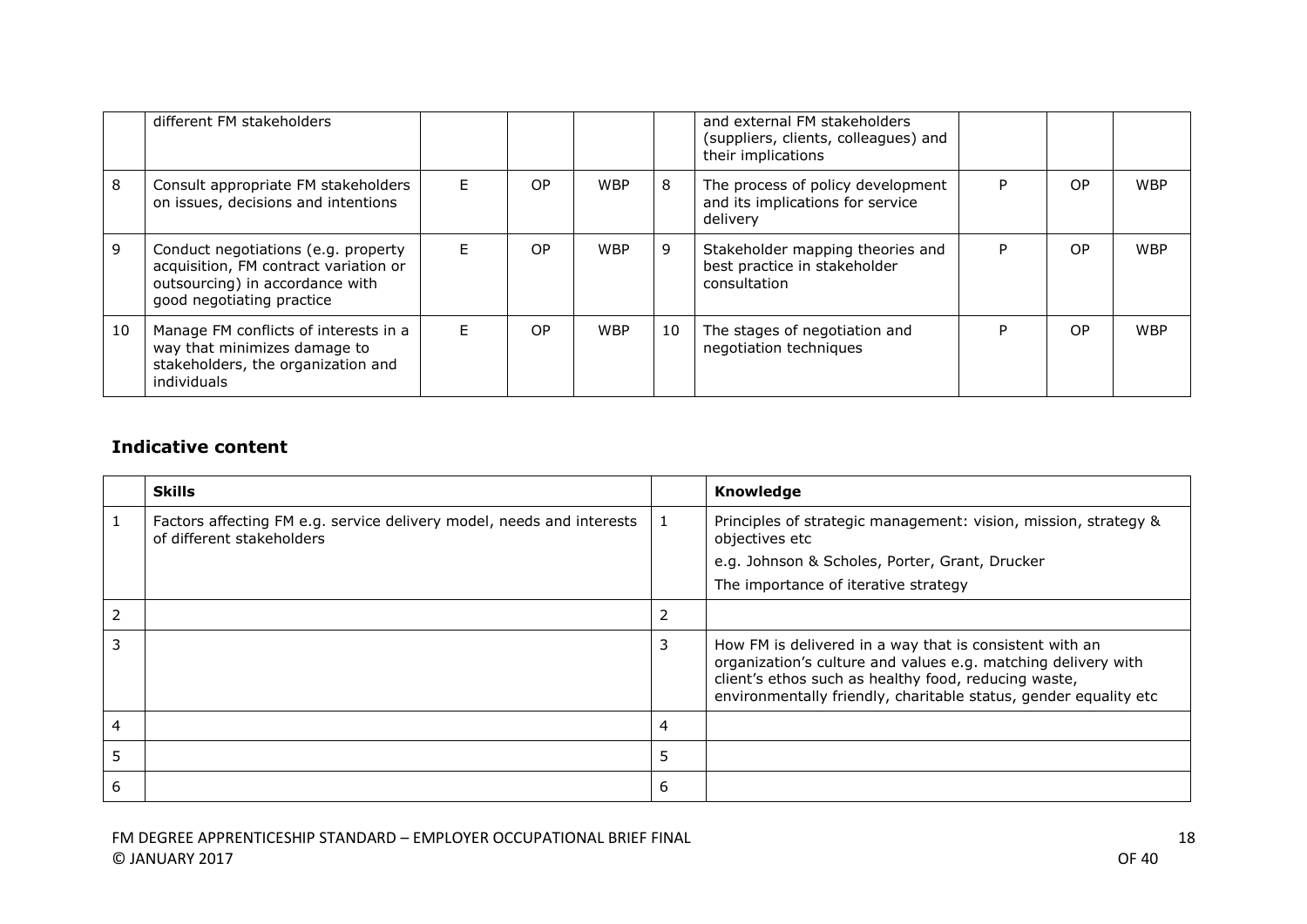|    |    | Environmental analytical techniques Eg. SWOT, PESTLE, Porter's<br>Five Forces analysis, competitor analysis, Delphi Model, scenario<br>planning, Growth-Share Matrix, balanced scorecards, McKinsey's<br>capability maturity model |
|----|----|------------------------------------------------------------------------------------------------------------------------------------------------------------------------------------------------------------------------------------|
|    | Õ  |                                                                                                                                                                                                                                    |
|    |    |                                                                                                                                                                                                                                    |
| 10 | 10 |                                                                                                                                                                                                                                    |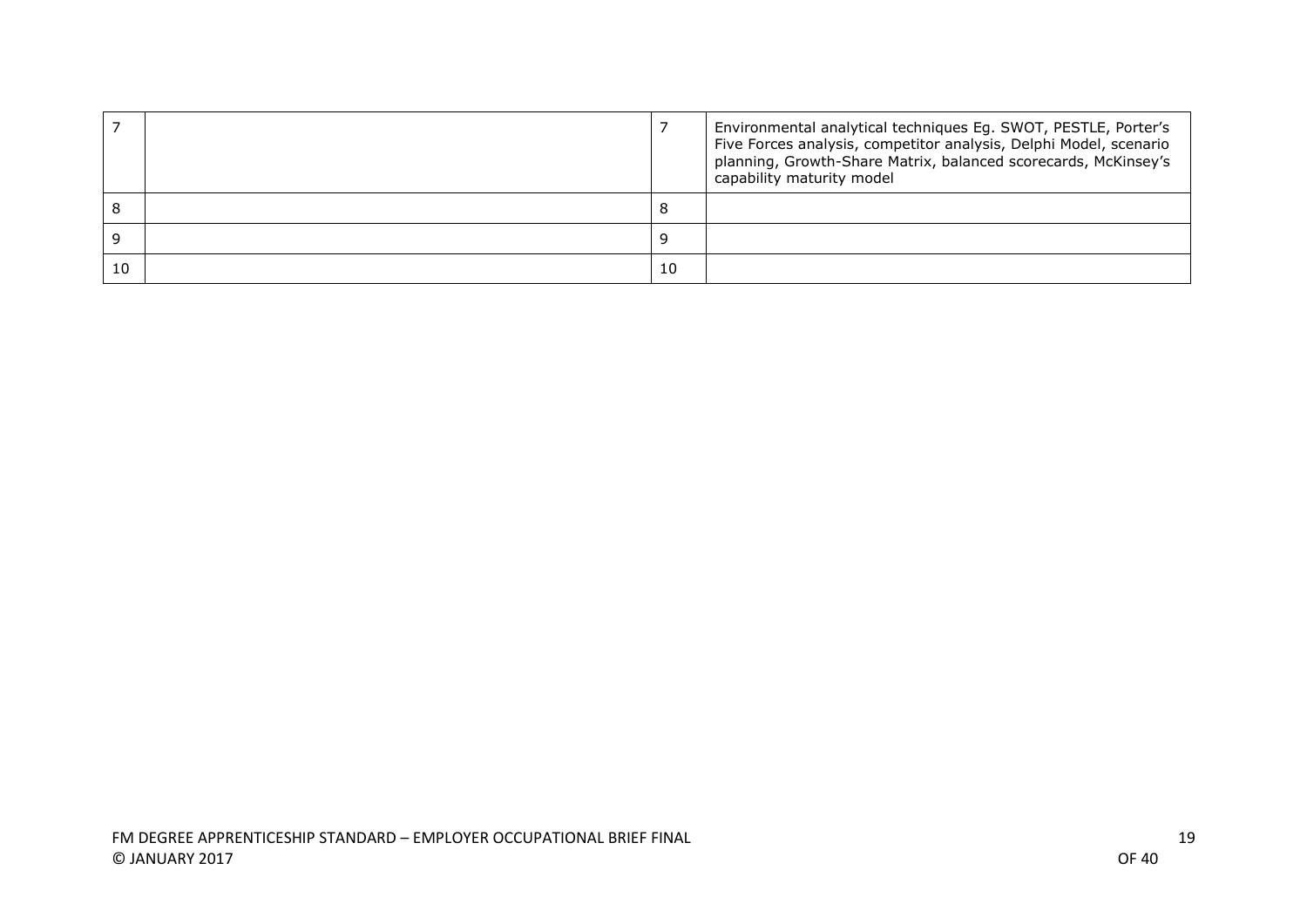### **6 Change and programme management in an FM context**

Apprentices will develop their skills, knowledge and understanding of applying change and programme management techniques in an FM context

|                | Skills: the apprentice will be able to:                                                                           |                 |                  |                  |                | Knowledge: the apprentice will need to know and understand:                                                                |                 |                  |                  |  |
|----------------|-------------------------------------------------------------------------------------------------------------------|-----------------|------------------|------------------|----------------|----------------------------------------------------------------------------------------------------------------------------|-----------------|------------------|------------------|--|
|                |                                                                                                                   | <b>Delivery</b> | Asst             | <b>Method</b>    |                |                                                                                                                            | <b>Delivery</b> | Asst             | Method           |  |
| $\mathbf{1}$   | Scope the need for and nature of<br>change in FM                                                                  | E               | <b>OP</b>        | <b>WBP</b>       | $\mathbf{1}$   | The principles of change<br>management and current theories<br>and techniques of programme<br>management in relation to FM | P               | <b>OP</b><br>EPA | OP WBP<br>EPA PD |  |
| $\overline{2}$ | Assess the impact of an FM-related<br>change                                                                      | E               | OP               | <b>WBP</b>       | $\overline{2}$ | The difference and relationship<br>between project, programme and<br>change management                                     | P               | <b>OP</b>        | <b>WBP</b>       |  |
| $\overline{3}$ | Develop change management plans<br>that address the issue and which<br>allocate resources and<br>responsibilities | E               | OP<br><b>EPA</b> | OP WBP<br>EPA PD | 3              | The project life cycle and its<br>implications                                                                             | P               | <b>OP</b>        | <b>WBP</b>       |  |
| 4              | Apply programme management<br>techniques to the delivery of FM<br>programme/change projects                       | F.              | OP               | <b>WBP</b>       | $\overline{4}$ | The potential impact of change on<br>organizations, people and FM and<br>FM as a driver and enabler of<br>change           | P               | <b>OP</b>        | <b>WBP</b>       |  |
| 5              | Engage the active participation of<br>those affected by change                                                    | F               | OP               | <b>WBP</b>       | 5              | The suitability of different<br>leadership styles to a range of<br>situations, issues and people                           | P               | <b>OP</b>        | <b>WBP</b>       |  |
| 6              | Provide support mechanisms for<br>those involved in change                                                        | E               | OP               | <b>WBP</b>       | 6              |                                                                                                                            |                 |                  |                  |  |
| $\overline{7}$ | Evaluate the effectiveness of the<br>programme/change against agreed<br>success criteria                          | E or P          | OP<br>EPA        | OP WBP<br>EPA PD | $\overline{7}$ |                                                                                                                            |                 |                  |                  |  |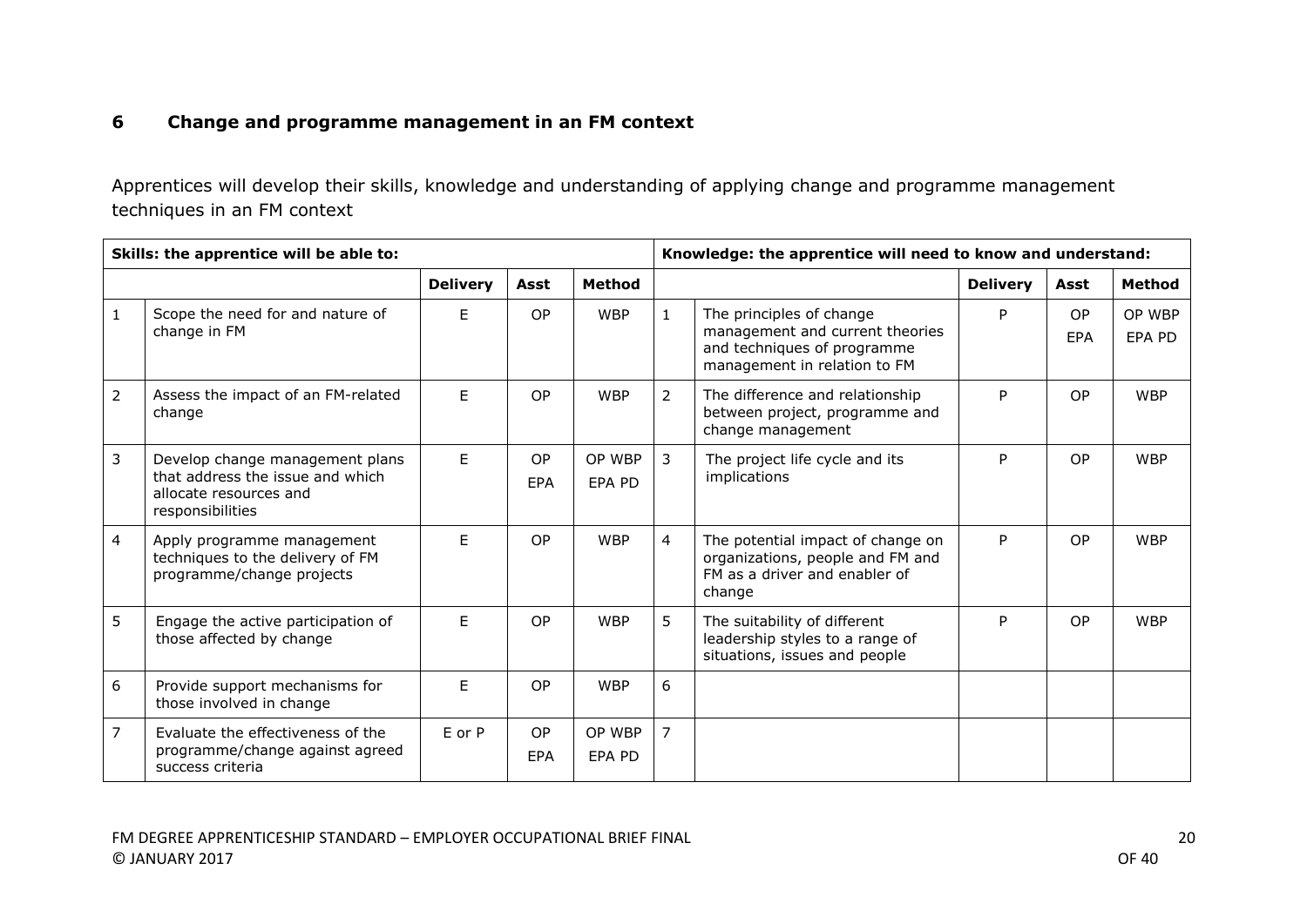|                | <b>Skills</b>                                                                                                                                             |                | Knowledge                                                                                                                                                                                                                                                                                                                                             |
|----------------|-----------------------------------------------------------------------------------------------------------------------------------------------------------|----------------|-------------------------------------------------------------------------------------------------------------------------------------------------------------------------------------------------------------------------------------------------------------------------------------------------------------------------------------------------------|
| 1              | Change e.g. different FM delivery model, variations to FM contractual<br>arrangements, adaptations to a property/asset portfolio etc                      | l 1            | Theories and techniques of programme management in relation<br>to FM:<br>Schedule management<br>Scope management<br>Contract management<br>Financial management<br>Risk management<br>Time/cost/quality management<br>Resource management<br>Integrative management<br>Critical path analysis, critical interdependencies and contingency<br>planning |
| $\overline{2}$ | Impact of a change e.g. people, systems, service delivery, wider<br>organizational change etc                                                             | 2              | The difference between a single project with a tangible outcome<br>and programme management which is about major change in<br>culture and attitude                                                                                                                                                                                                    |
| 3              |                                                                                                                                                           | 3              |                                                                                                                                                                                                                                                                                                                                                       |
| 4              | e.g. critical path analysis, GANTT charts, cost-benefit analysis,<br>resource planning, applications/packages e.g. MS Project,<br>Primavera, Meisterworks | 4              |                                                                                                                                                                                                                                                                                                                                                       |
| 5              |                                                                                                                                                           | 5              |                                                                                                                                                                                                                                                                                                                                                       |
| 6              | Support: e.g. communication, training, procedures, recognize<br>achievements, reassurance etc                                                             | 6              | Project governance<br>Changes to the brief through orders/requests (scope creep)                                                                                                                                                                                                                                                                      |
| 7              | e.g. post occupancy evaluation, restructuring, behavioural/cultural<br>change etc                                                                         | $\overline{7}$ |                                                                                                                                                                                                                                                                                                                                                       |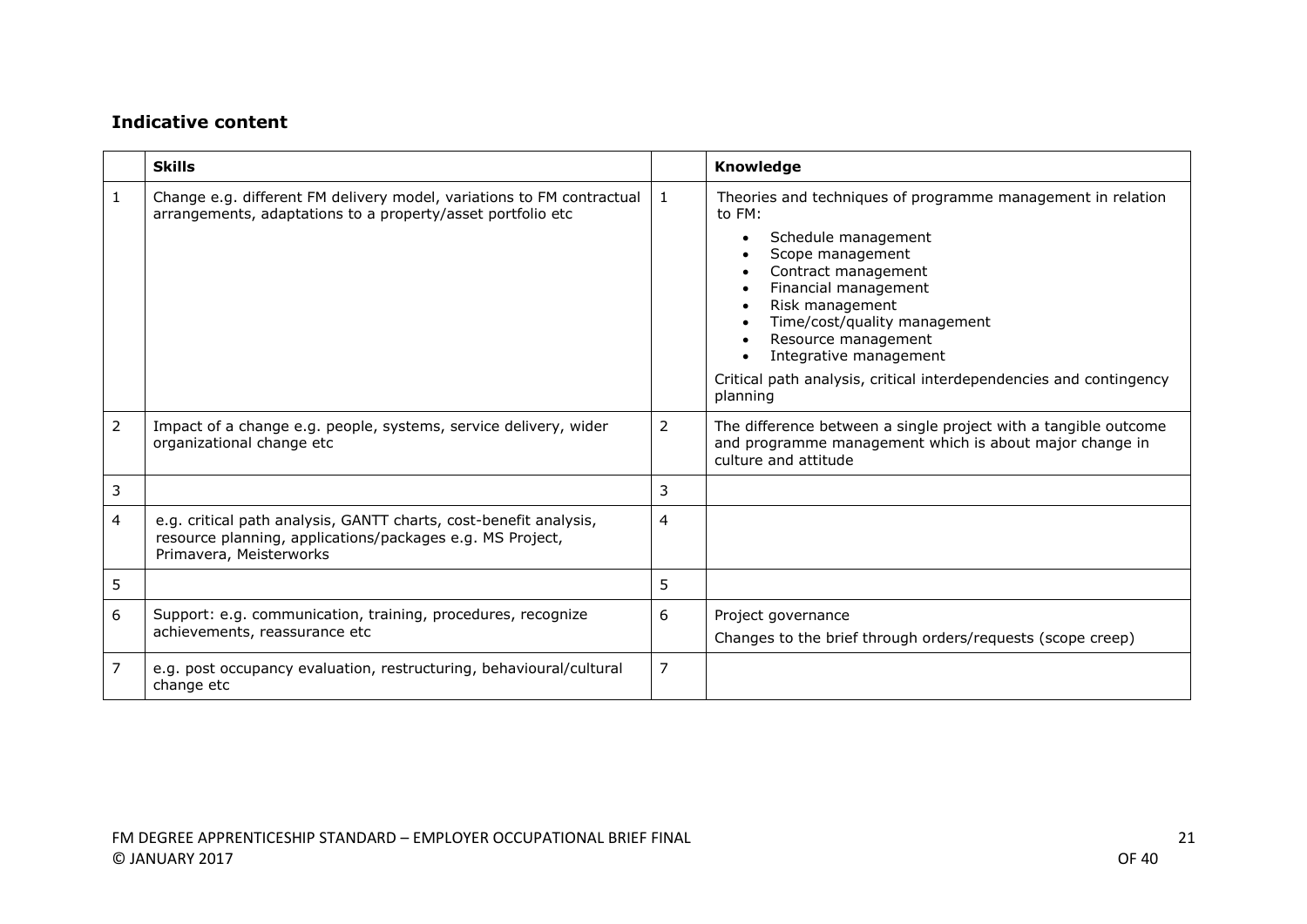#### **7 Business continuity in an FM context**

Apprentices will develop their skills, knowledge and understanding of developing and evaluating FM business continuity plans within their area of responsibility

|   | Skills: the apprentice will be able to:                                                                                             |                 |           |                  |   | Knowledge: the apprentice will need to know and understand:                                                                               |                 |                       |                  |
|---|-------------------------------------------------------------------------------------------------------------------------------------|-----------------|-----------|------------------|---|-------------------------------------------------------------------------------------------------------------------------------------------|-----------------|-----------------------|------------------|
|   |                                                                                                                                     | <b>Delivery</b> | Asst      | Method           |   |                                                                                                                                           | <b>Delivery</b> | Asst                  | <b>Method</b>    |
|   | Determine the scope and extent of<br>the role of FM in business continuity<br>and vice versa                                        | E               | <b>OP</b> | <b>WBP</b>       | 1 | The components and use of an<br>effective business continuity plans<br>and critical incident management<br>within operational FM services | P               | O <sub>P</sub><br>EPA | OP WPB<br>EPA PD |
| 2 | Develop business continuity plans<br>for FM that align with organizational<br>business continuity plans                             | E               | <b>OP</b> | <b>WPB</b>       | 2 | Responsible, Accountable,<br>Consulted and Informed (RACI)<br>model (internal and external)                                               | P               | O <sub>P</sub>        | <b>WPB</b>       |
| 3 | Test the FM business continuity plan<br>in accordance with organizational<br>requirements                                           | F.              | OP        | <b>WPB</b>       | 3 | What may affect business<br>continuity in the short, medium,<br>and long term                                                             | P               | O <sub>P</sub>        | <b>WPB</b>       |
| 4 | Evaluate the effectiveness of the FM<br>business continuity plan against<br>agreed criteria and make practicable<br>recommendations | F.              | OP<br>EPA | OP WPB<br>EPA PD | 4 | The business continuity lifecycle<br>and associated requirements and<br>actions                                                           | P               | O <sub>P</sub>        | <b>WPB</b>       |
| 5 | Report on the implementation and<br>evaluation of an FM business<br>continuity plan                                                 | F.              | OP        | <b>WPB</b>       | 5 | The relationship between business<br>continuity, organizational risk<br>management and compliance                                         | P               | O <sub>P</sub>        | <b>WPB</b>       |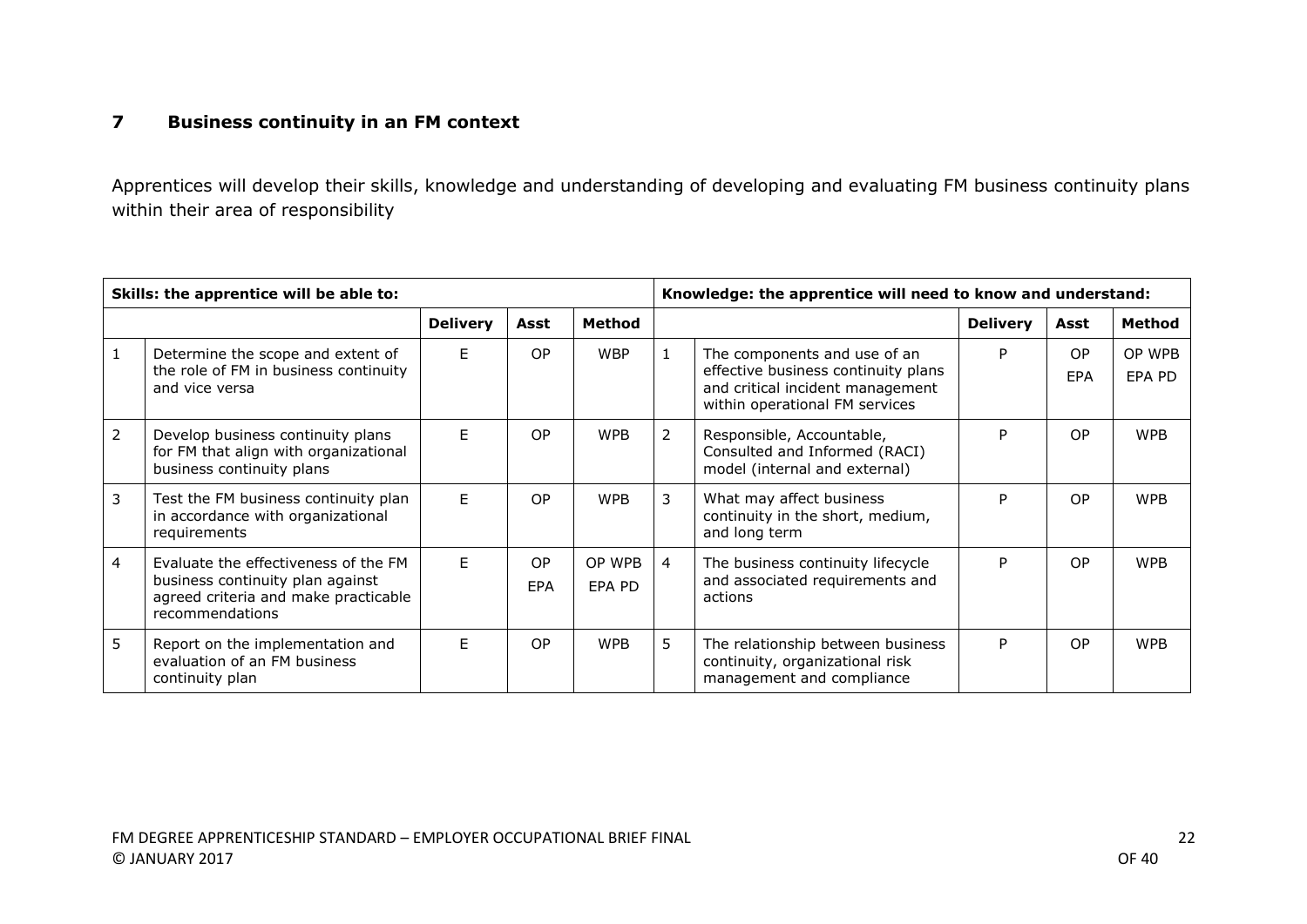|   | <b>Skills</b>                                                                                                           |   | Knowledge                                                                                                                         |
|---|-------------------------------------------------------------------------------------------------------------------------|---|-----------------------------------------------------------------------------------------------------------------------------------|
|   | Differentiate accountabilities, roles and responsibilities of internal<br>and external stakeholders including their own |   | Who are stakeholders and decision-makers; training and<br>communications                                                          |
|   | Tests: simulations, table top exercise, real life events                                                                |   | How to carry out an impact analysis e.g. consequential disruption,<br>cross contamination                                         |
|   | Action planning in a dynamic environment                                                                                |   | Building operational systems (power supply, water systems, fire<br>protection systems), IT                                        |
|   | Responding to developing events, priorities and imperatives e.g.<br>delegation and redeployment of resources            | 4 | What constitutes a practicable recommendation e.g. financial,<br>sustainable viability                                            |
| 5 | Influencing skills e.g. making a business case to run a test,<br>implementing actions and recommendations               |   | The importance of maintaining the currency of knowledge and<br>best practice in business continuity planning<br>Review timescales |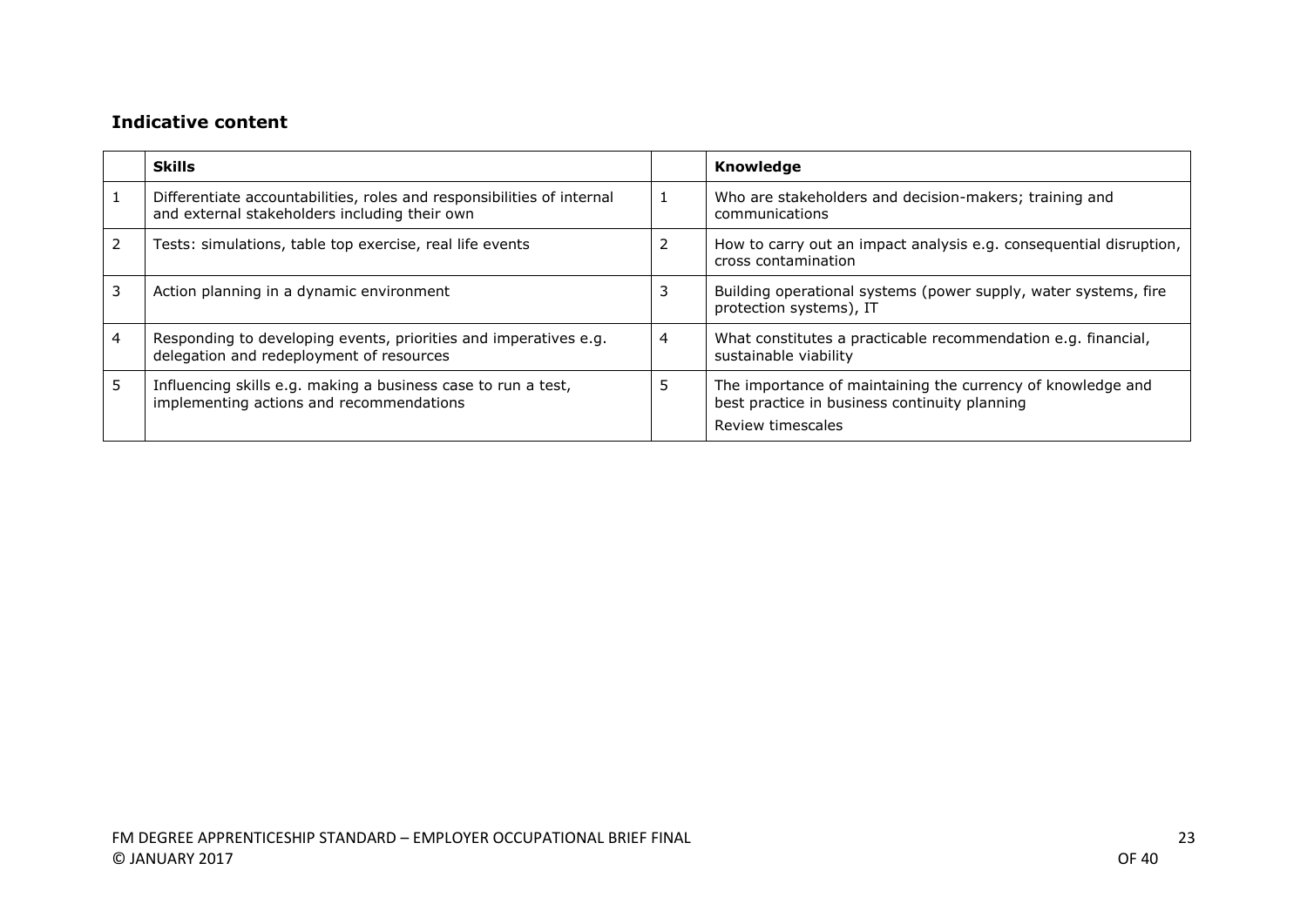### **8 Operational and technical leadership in FM**

Apprentices will develop their skills, knowledge and understanding of leading and developing the FM workforce to manage assets and deliver services

|                | Skills: the apprentice will be able to:                                                                                                      |                 |                  |                                    |                | Knowledge: the apprentice will need to know and understand:                                                |                 |                  |                             |
|----------------|----------------------------------------------------------------------------------------------------------------------------------------------|-----------------|------------------|------------------------------------|----------------|------------------------------------------------------------------------------------------------------------|-----------------|------------------|-----------------------------|
|                |                                                                                                                                              | <b>Delivery</b> | Asst             | <b>Method</b>                      |                |                                                                                                            | <b>Delivery</b> | Asst             | <b>Method</b>               |
| $\mathbf{1}$   | Manage individuals and teams to<br>achieve their FM objectives                                                                               | F               | <b>OP</b>        | <b>WBP</b>                         | $\mathbf{1}$   | Management theories and models                                                                             | P               | <b>OP</b>        | <b>WBP</b>                  |
| $\overline{2}$ | Lead, influence and motivate<br>individuals and teams within FM                                                                              | F.              | <b>OP</b><br>EPA | OP WBP<br><b>EPA</b><br><b>WBP</b> | 2              | Theories of leadership and<br>motivation of individuals and<br>teams in the delivery of FM                 | P               | <b>OP</b><br>EPA | OP WBP<br>EPA<br><b>WBP</b> |
| 3              | Identify the current capability and<br>performance and the future<br>development needs of FM<br>individuals and teams                        | F               | OP<br>EPA        | OP WBP<br><b>EPA</b><br><b>WBP</b> | 3              | The characteristics of different<br>leadership styles                                                      | Þ               | <b>OP</b>        | <b>WBP</b>                  |
| $\overline{4}$ | Evaluate their own leadership<br>strengths, areas for development<br>and the impact of their leadership<br>style through reflective practice | F               | OP<br>EPA        | OP WBP<br><b>EPA</b><br><b>WBP</b> | $\overline{4}$ | The purpose, role and derivation<br>of HR policies and procedures and<br>the way in which they apply to FM | P               | <b>OP</b>        | <b>WBP</b>                  |
| 5              | Comply with HR policies and<br>procedures that are applicable to FM                                                                          | E               | OP               | <b>WBP</b>                         | 5              | Employment lifecycle and<br>succession planning tools and<br>techniques                                    | Þ               | <b>OP</b>        | <b>WBP</b>                  |
| 6              | Plan and resource FM teams to meet<br>organizational objectives and<br>encourage innovation                                                  | F.              | OP               | <b>WBP</b>                         | 6              | Principles of reflective practice and<br>emotional intelligence                                            | P               | <b>OP</b>        | <b>WBP</b>                  |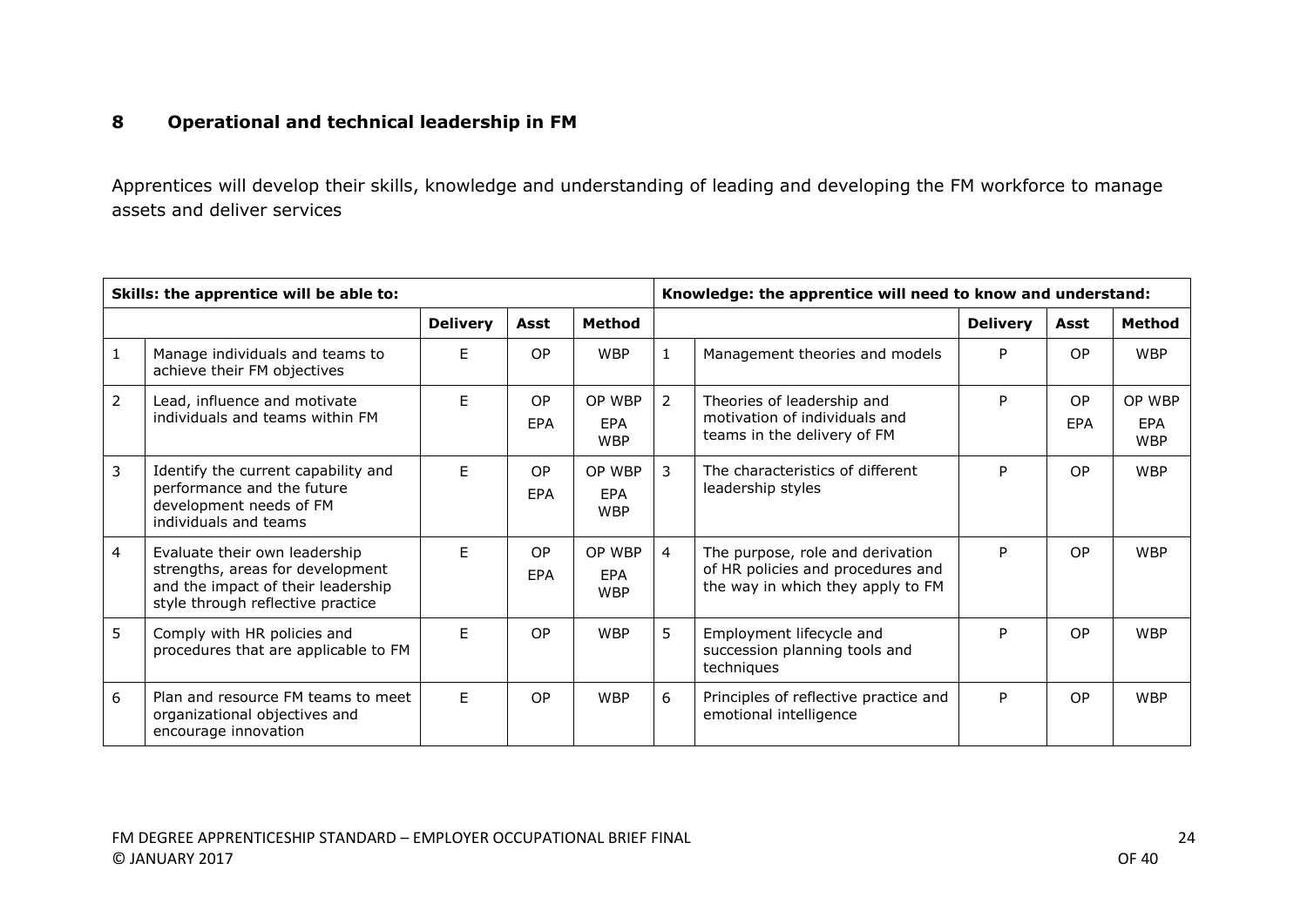|   | <b>Skills</b>                                                   |   | Knowledge                                                                                                                                                           |
|---|-----------------------------------------------------------------|---|---------------------------------------------------------------------------------------------------------------------------------------------------------------------|
|   |                                                                 | 1 | How people learn and develop & the suitability of different<br>approaches                                                                                           |
|   |                                                                 |   | To include Taylor, Drucker, Handy and other 20 <sup>th</sup> /21 <sup>st</sup> century<br>management theorists                                                      |
|   |                                                                 |   | Succession planning                                                                                                                                                 |
|   |                                                                 |   | Performance management                                                                                                                                              |
| 2 | Influencing skills<br>Scope of influence beyond the FM function | 2 | To include Herzberg, Theory X/Theory Y, links between effort,<br>performance and outcomes, intrinsic/extrinsic value                                                |
| 3 |                                                                 | 3 | Types of leadership styles e.g. autocratic, participative,<br>bureaucratic                                                                                          |
| 4 | Use of mentoring outcomes to inform development needs           | 4 | e.g. required by legislation, TUPE, removal of compulsory<br>retirement age, organizational requirements<br>Scope of HR policies and procedures across the HR cycle |
| 5 |                                                                 | 5 | e.g. appraisals, PDPs, use of competences and qualifications, HR<br>life cycle (role descriptors, recruitment, selection, induction)                                |
| 6 | Succession planning                                             | 6 | e.g. Kolb cycle, Tuckman<br>Goleman                                                                                                                                 |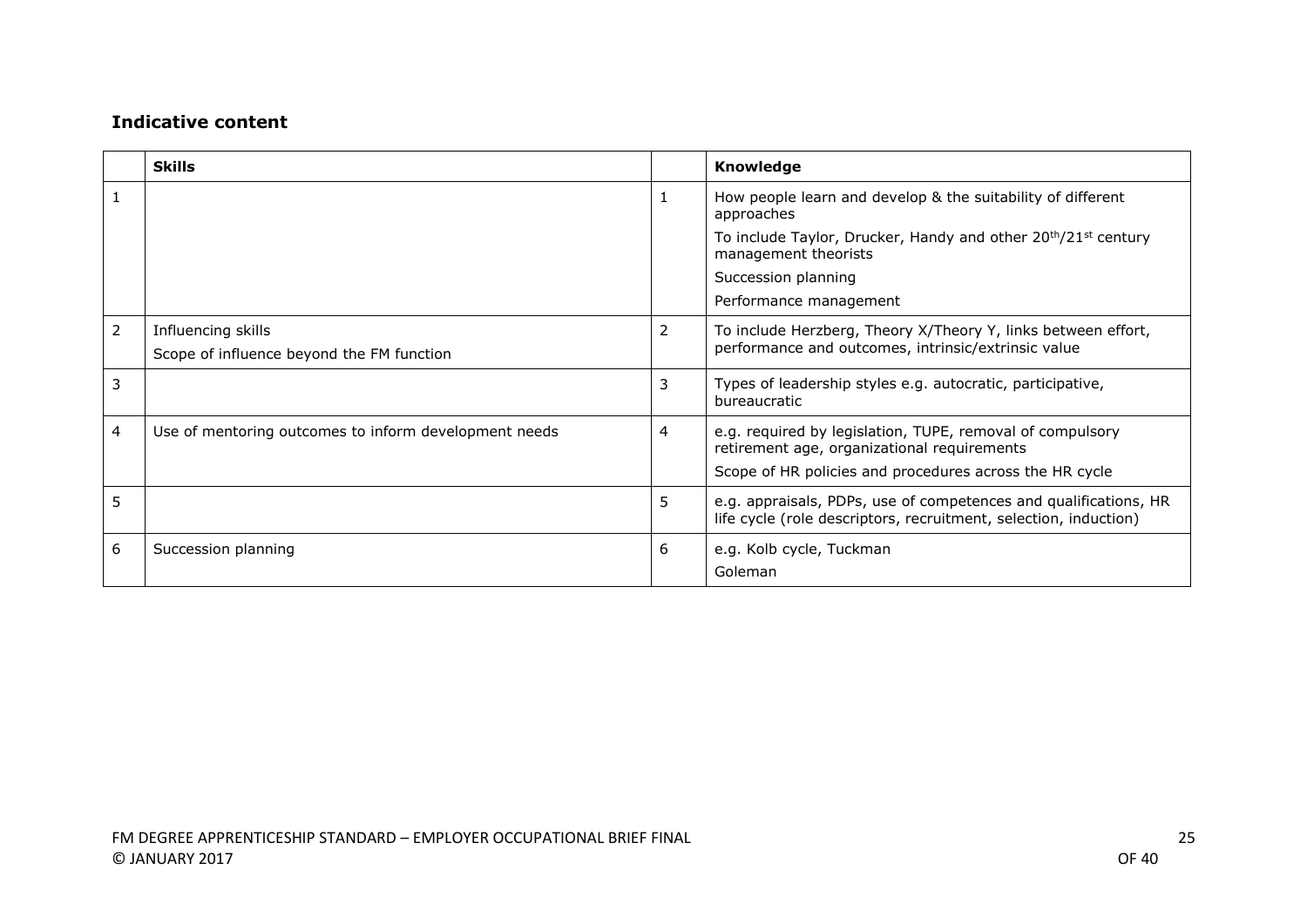#### **9 Finance and commerce**

Apprentices will develop their skills, knowledge and understanding of developing and implementing FM operational business plans and budgets within their area of responsibility, driving through efficiency and VFM<sup>4</sup> in the supply chain

|                | Skills: the apprentice will be able to:                                                                                                                            |                 |           |                                    |                | Knowledge: the apprentice will need to know and understand:                                                     |                 |                  |                             |
|----------------|--------------------------------------------------------------------------------------------------------------------------------------------------------------------|-----------------|-----------|------------------------------------|----------------|-----------------------------------------------------------------------------------------------------------------|-----------------|------------------|-----------------------------|
|                |                                                                                                                                                                    | <b>Delivery</b> | Asst      | <b>Method</b>                      |                |                                                                                                                 | <b>Delivery</b> | Asst             | Method                      |
| $\mathbf{1}$   | Evaluate the commercial impact of<br>business decisions on FM                                                                                                      | E               | <b>OP</b> | <b>WBP</b>                         | $\mathbf{1}$   | The relevance of accounting<br>principles to FM                                                                 | P               | <b>OP</b>        | <b>WBP</b>                  |
| $\overline{2}$ | Analyse the financial and legal<br>implications of proposals for<br>improvements to financial<br>performance within FM                                             | E.              | OP        | <b>WBP</b>                         | $\overline{2}$ | Financial legislative requirements<br>for FM                                                                    | P               | <b>OP</b>        | <b>WBP</b>                  |
| 3              | Develop financial cases for<br>improvements to financial<br>performance in FM, taking account<br>of an organization's attitude to risk<br>and financial appraisals | F               | OP<br>EPA | OP WBP<br>EPA<br><b>WBP</b>        | 3              | The process of developing and<br>presenting business and financial<br>cases for FM investment or<br>expenditure | P               | OP<br><b>FPA</b> | OP WBP<br>EPA<br><b>WBP</b> |
| $\overline{4}$ | Develop and agree a realistic<br>operational plan and associated<br>budget for the FM function                                                                     | F               | OP<br>EPA | OP WBP<br><b>EPA</b><br><b>WBP</b> | $\overline{4}$ | The relationship between<br>operational business plans, cash<br>flow management and budgets                     | P               | <b>OP</b>        | <b>WBP</b>                  |
| 5              | Manage a budget for the FM<br>function in accordance with the<br>agreed monitoring system                                                                          | F               | OP        | <b>WBP</b>                         | 5              | The principles of financial<br>reporting                                                                        | P               | OP               | <b>WBP</b>                  |
| 6              | Address variances within their own<br>and delegated budgets within the<br>FM function                                                                              | F               | OP        | <b>WBP</b>                         | 6              | The factors to be taken into<br>account when setting and<br>managing budgets                                    | Þ               | <b>OP</b>        | <b>WBP</b>                  |

<sup>4</sup> Value for money

 $\overline{\phantom{a}}$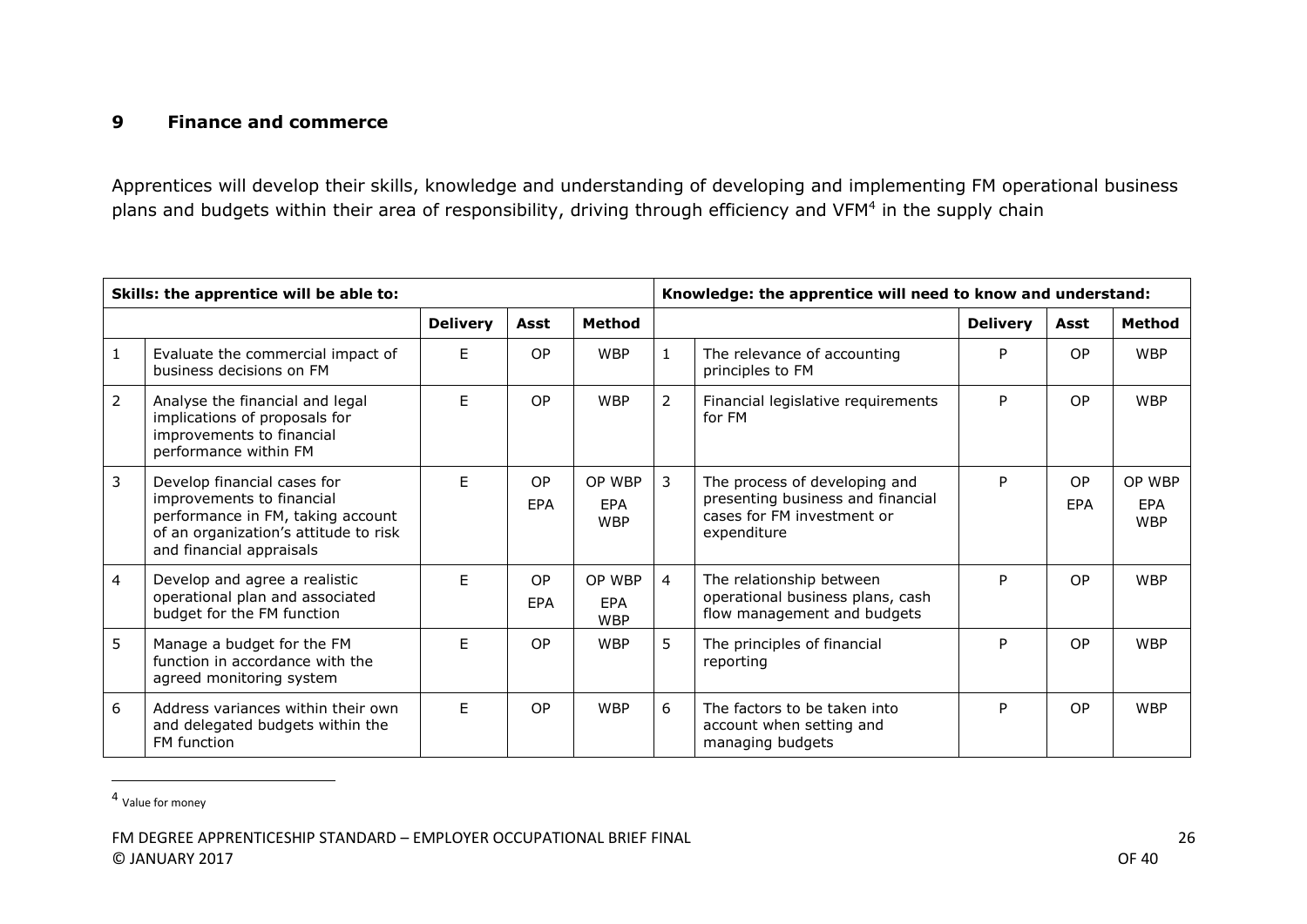|   | <b>Skills</b>        |   | Knowledge                                                                                               |
|---|----------------------|---|---------------------------------------------------------------------------------------------------------|
|   |                      | 1 | e.g. revenue streams and cost centres; identification &<br>management of costs                          |
|   |                      |   | e.g. the application of different forms of budgeting e.g. zero<br>budget, income-based                  |
|   |                      |   | How effective and ineffective financial management can affect a<br>business                             |
| 2 |                      | 2 | e.g. the implications of working in the public, private or third<br>sector and different legal entities |
| 3 | i.e. a business case | 3 | e.g. internal cross-charging, internal rents                                                            |
|   |                      |   | Including internal revenue streams that are or could be used to<br>finance the FM function              |
|   |                      |   | e.g. identification and calculation of variances                                                        |
|   |                      |   | How to analyse a set of accounts                                                                        |
|   |                      |   | The use of capital and revenue budgets                                                                  |
| 4 |                      | 4 | The concept of life cycle costing methodologies as applied to FM                                        |
| 5 |                      | 5 | The difference between financial and management accounting                                              |
| 6 |                      | 6 |                                                                                                         |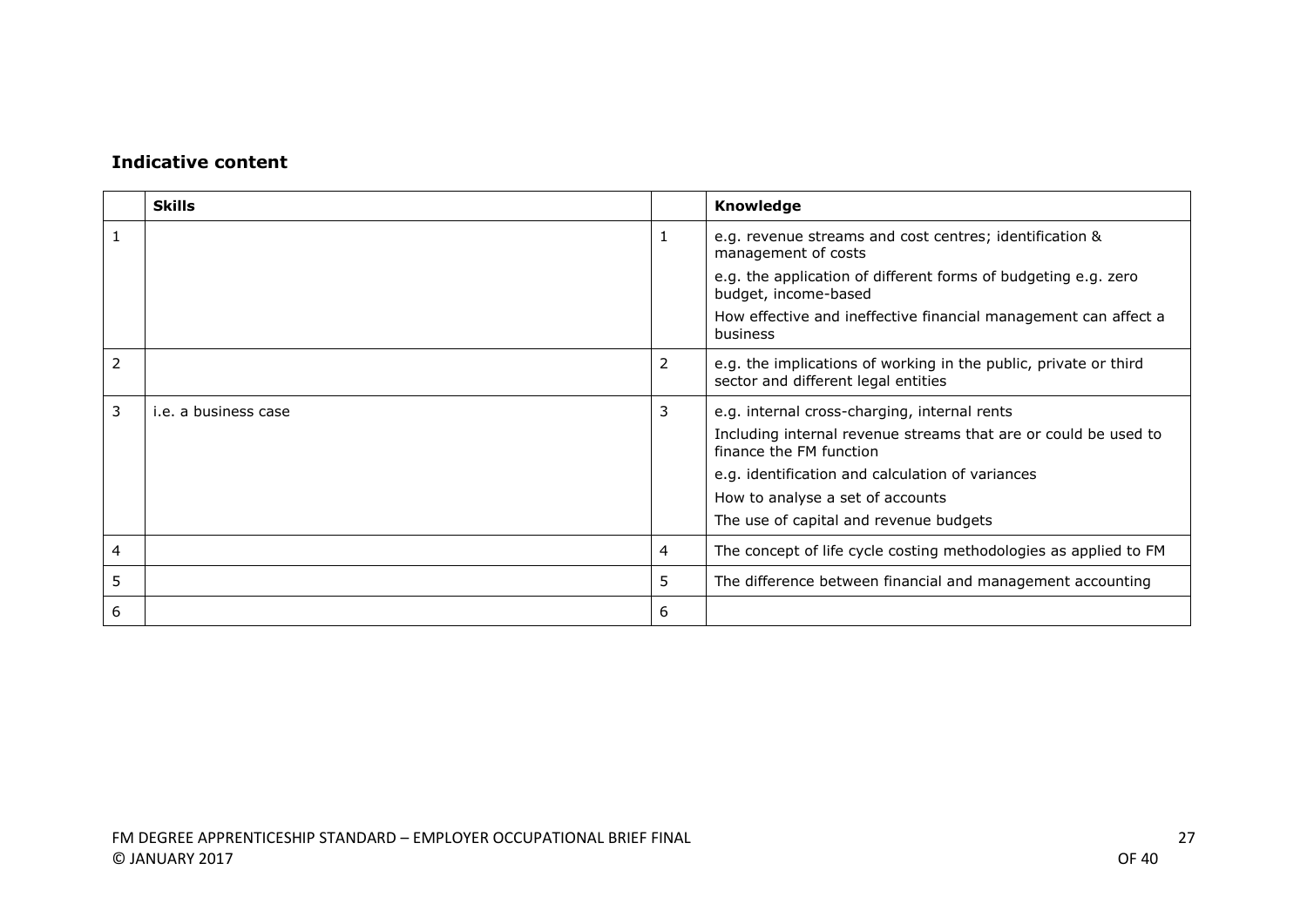#### **10 Procurement and contract management**

Apprentices will develop their skills, knowledge and understanding of procuring FM-related goods and services within their area of responsibility and managing FM supplier and/or contract performance

|                | Skills: the apprentice will be able to:                                                                                                                            |                 |                  |                  |                | Knowledge: the apprentice will need to know and understand:                                                     |                 |                  |                  |
|----------------|--------------------------------------------------------------------------------------------------------------------------------------------------------------------|-----------------|------------------|------------------|----------------|-----------------------------------------------------------------------------------------------------------------|-----------------|------------------|------------------|
|                |                                                                                                                                                                    | <b>Delivery</b> | Asst             | <b>Method</b>    |                |                                                                                                                 | <b>Delivery</b> | Asst             | <b>Method</b>    |
| $\mathbf{1}$   | Evaluate the effectiveness of current<br>FM procurement policies, practices<br>and arrangements against agreed<br>criteria and make practicable<br>recommendations | E               | <b>OP</b><br>EPA | OP WBP<br>EPA PD | $\mathbf{1}$   | Organizational procurement<br>policies and procedures                                                           | P               | <b>OP</b>        | <b>WBP</b>       |
| $\overline{2}$ | Implement procurement practices<br>and policies with core organizational<br>objectives and business growth<br>plans                                                | F.              | <b>OP</b>        | <b>WBP</b>       | $\overline{2}$ | Principles and best practice of FM<br>procurement                                                               | P               | OP               | <b>WBP</b>       |
| 3              | Justify the provision of technical<br>advice given in support of FM<br>procurement specifications and<br>decisions                                                 | E               | <b>OP</b>        | <b>WBP</b>       | 3              | Legal and statutory requirements<br>relating to FM procurement and<br>forms of contract for FM delivery         | P               | OP               | <b>WBP</b>       |
| 4              | Evaluate supplier proposals for the<br>procurement of FM goods and<br>services in accordance with<br>organizational policies and<br>standards                      | F.              | OP               | <b>WBP</b>       | 4              | The relevance of organization's<br>business strategy and growth<br>targets to FM procurement and<br>contracting | P               | <b>OP</b><br>EPA | OP WBP<br>EPA PD |
| 5              | Agree the contractual arrangements<br>for the procurement of FM goods<br>and services in accordance with<br>organizational guidelines and good<br>practice         | E               | OP               | <b>WBP</b>       | 5              | Contract monitoring and<br>performance management<br>techniques                                                 | Þ               | OP               | <b>WBP</b>       |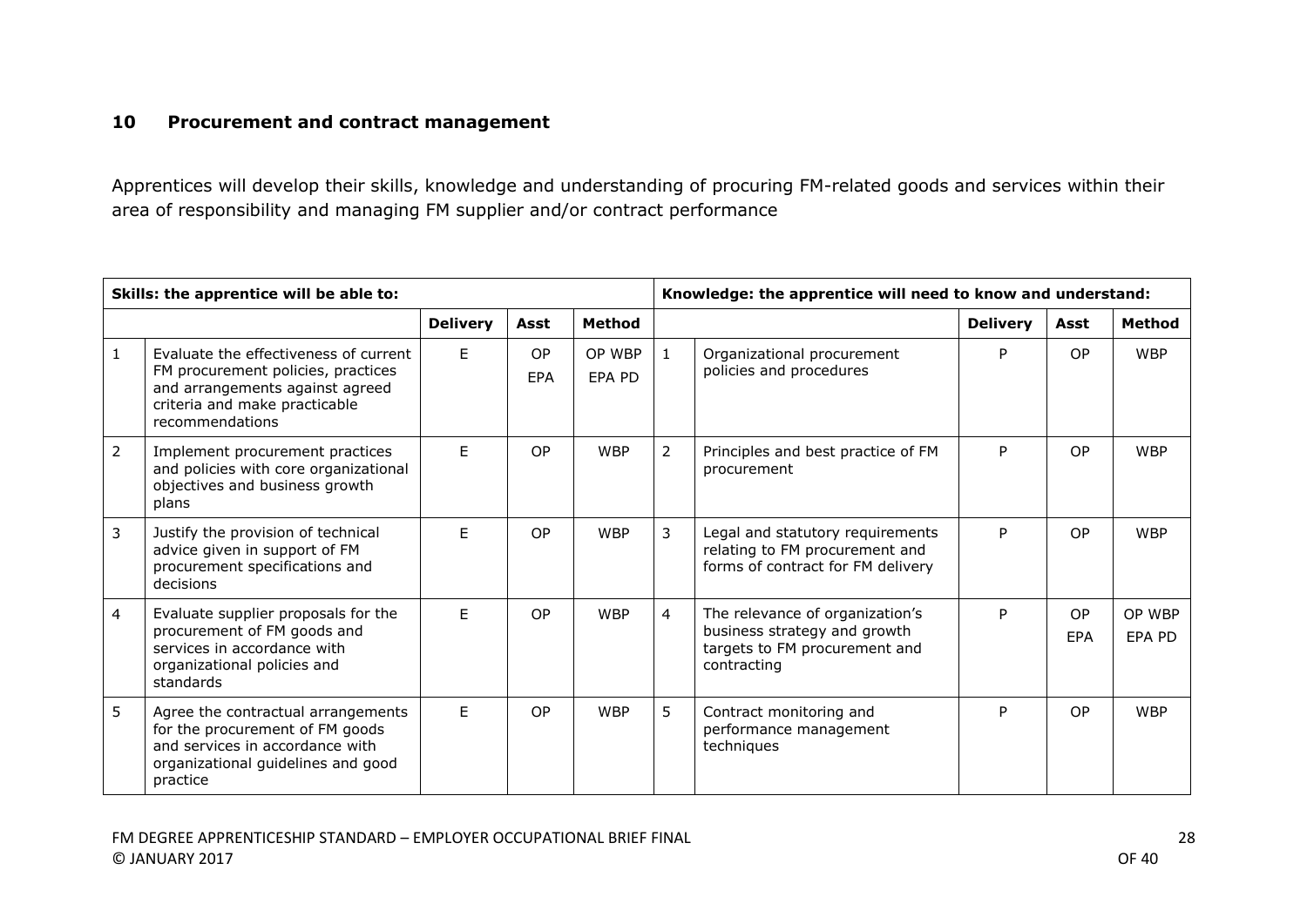| 6 | Monitor the FM contract against<br>agreed contract terms                                                                             | ОP | <b>WBP</b> | Ethical considerations in relation to I<br>the procurement of FM goods and<br>services | OP | <b>WBP</b> |
|---|--------------------------------------------------------------------------------------------------------------------------------------|----|------------|----------------------------------------------------------------------------------------|----|------------|
|   | Manage FM supplier performance in<br>accordance with the terms of the<br>contract or SLA and good practice in<br>contract management | ОP | <b>WBP</b> | How to translate an FM technical<br>requirement into a procurement<br>specification    | ОP | <b>WBP</b> |

|   | <b>Skills</b>                                  |   | Knowledge                                                                                                                                                                                                                                                                                     |
|---|------------------------------------------------|---|-----------------------------------------------------------------------------------------------------------------------------------------------------------------------------------------------------------------------------------------------------------------------------------------------|
|   |                                                | 1 | e.g. the implications of working in the public (e.g. Official Journal<br>of the European Union (OJEU), private or third sector and<br>different legal entities                                                                                                                                |
|   |                                                |   | Best practice in the way in which proposals are evaluated and<br>scored                                                                                                                                                                                                                       |
|   |                                                |   | Provision of constructive feedback to unsuccessful tenderers                                                                                                                                                                                                                                  |
| 2 |                                                | 2 | Alignment with client requirements                                                                                                                                                                                                                                                            |
|   |                                                |   | FM procurement evaluation criteria e.g. value, cost, efficiency,<br>quality, for specific goods or services, type of contract                                                                                                                                                                 |
|   |                                                |   | Different methods of procurement (open tender, closed tender,<br>preferred suppliers, OJEU)                                                                                                                                                                                                   |
| 3 |                                                | 3 | The advantages, limitations and use of different specifications,<br>contracts and other contractual documents for both parties in the<br>supply / demand relationship e.g. Joint Contracts Tribunal (JCT),<br>(Next Generation Estate Contracts (NGEC) and New Engineering<br>Contract (NEC3) |
| 4 | e.g. goods or preferred and suitable suppliers | 4 |                                                                                                                                                                                                                                                                                               |
|   | Sustainability of the supply chain             |   |                                                                                                                                                                                                                                                                                               |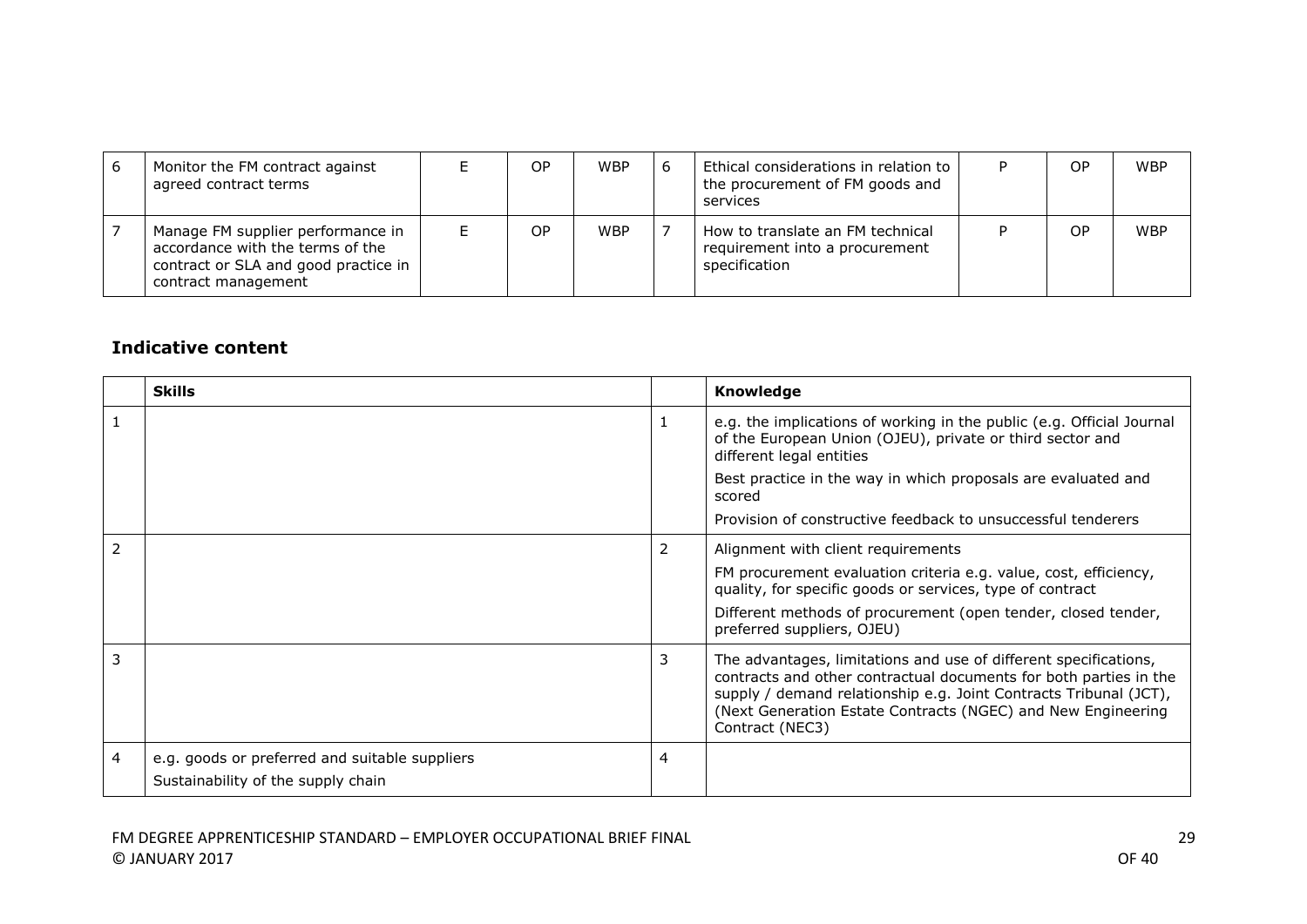| E.g. contract or Service Level Agreement (SLA) performance<br>management frameworks |   | e.g. SLAs, KPIs, dispute resolution, mediation<br>The terms of the FM contract or SLA including any variances,<br>deviations and additions |
|-------------------------------------------------------------------------------------|---|--------------------------------------------------------------------------------------------------------------------------------------------|
|                                                                                     | b | e.g. banned building products (asbestos, certain timbers), banned<br>refrigerants etc                                                      |
| e.g. review and feedback processes                                                  |   |                                                                                                                                            |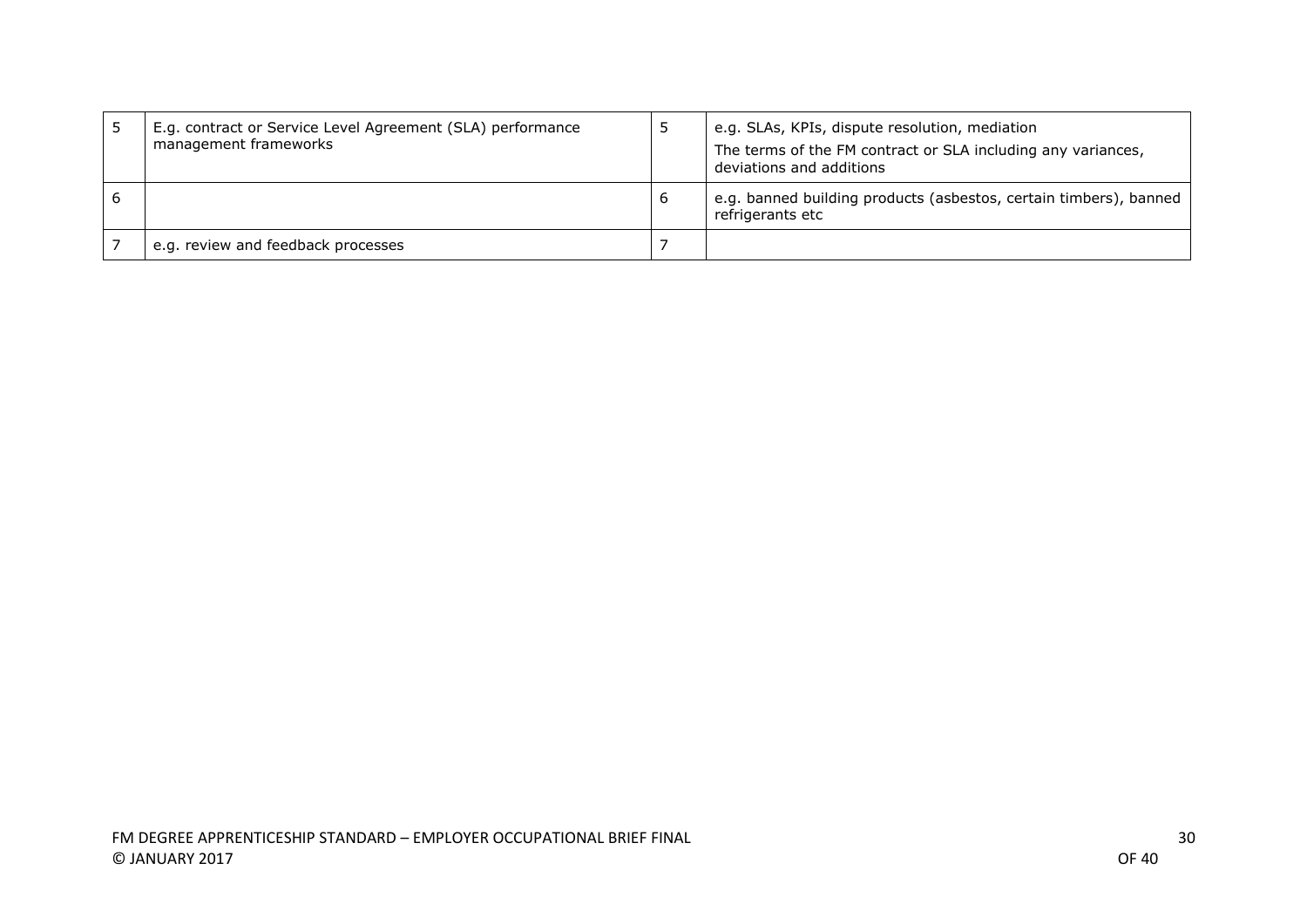### **11 Social responsibility**

Apprentices will develop their skills, knowledge and understanding of developing and evaluating a Corporate Social Responsibility (CSR) plan within their area of responsibility, aligned with the corporate FM strategy

| Skills: the apprentice will be able to: |                                                                                                                                               |                 |           |                  | Knowledge: the apprentice will need to know and understand: |                                                                                                                      |                 |           |                  |
|-----------------------------------------|-----------------------------------------------------------------------------------------------------------------------------------------------|-----------------|-----------|------------------|-------------------------------------------------------------|----------------------------------------------------------------------------------------------------------------------|-----------------|-----------|------------------|
|                                         |                                                                                                                                               | <b>Delivery</b> | Asst      | <b>Method</b>    |                                                             |                                                                                                                      | <b>Delivery</b> | Asst      | Method           |
| 1                                       | Evaluate social, economic,<br>environmental and ethical<br>responsibilities within FM activities                                              | F               | OP        | <b>WBP</b>       | $\mathbf{1}$                                                | The nature and value of corporate<br>responsibility within the facilities<br>management industry and their<br>impact | P               | OP<br>EPA | OP WBP<br>EPA PD |
| $\overline{2}$                          | Develop a CSR plan within your<br>area of FM responsibility that is<br>aligned with the corporate CSR<br>strategy                             | E               | OP<br>EPA | OP WBP<br>EPA PD | 2                                                           | The framework of accountability<br>for FM corporate responsibilities<br>within an organization                       | P               | OP        | <b>WBP</b>       |
| 3                                       | Implement a CSR plan within your<br>area of responsibility within agreed<br>budgets and timescales                                            | F               | OP        | <b>WBP</b>       | 3                                                           | The relationship between CSR and<br>FM business objectives and client<br>expectations                                | P               | OP        | <b>WBP</b>       |
| $\overline{4}$                          | Evaluate the extent to which an<br>organization's CSR strategy meets<br>the needs of internal / external FM<br>clients and other stakeholders | F.              | <b>OP</b> | <b>WBP</b>       | $\overline{4}$                                              | Initiatives, products and services<br>that may improve corporate<br>responsibility in the FM function                | P               | <b>OP</b> | <b>WBP</b>       |
| 5                                       | Promote an organization's corporate<br>FM activities and successes<br>internally and externally and<br>influence decisions                    | F.              | <b>OP</b> | <b>WBP</b>       |                                                             |                                                                                                                      |                 |           |                  |
| 6                                       | Encourage innovative improvements<br>to corporate responsibility in the FM<br>function                                                        | F.              | <b>OP</b> | <b>WBP</b>       |                                                             |                                                                                                                      |                 |           |                  |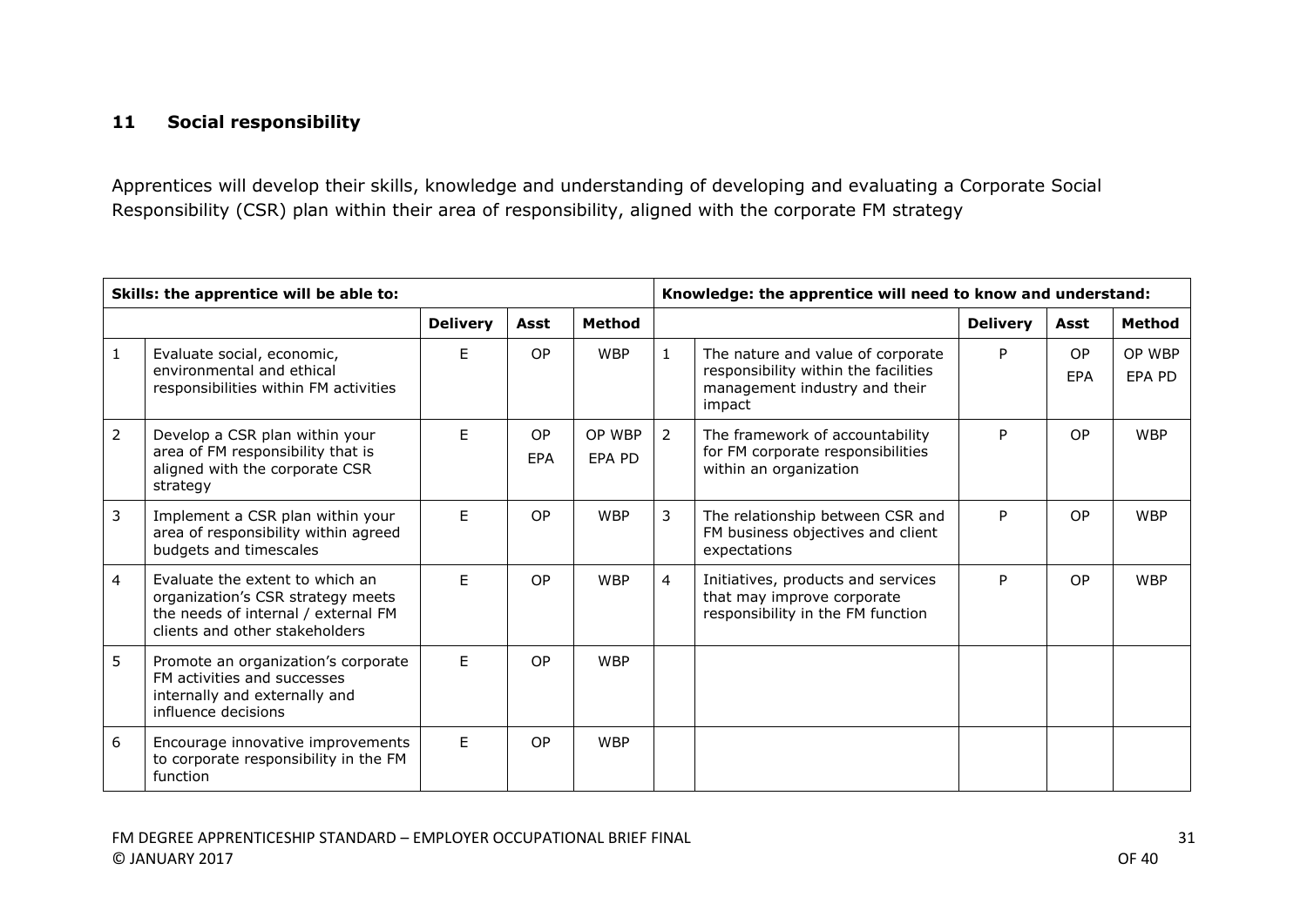|   | <b>Skills</b> |   | Knowledge                                                                                                                                                                                                                                            |
|---|---------------|---|------------------------------------------------------------------------------------------------------------------------------------------------------------------------------------------------------------------------------------------------------|
|   |               |   | e.g. compliance requirements for legislation that is associated<br>with corporate responsibility (e.g. The Social Value Act),<br>sustainability and environmental issues in FM e.g. international<br>agreements e.g. Paris agreement (22 April 2016) |
|   |               |   | The impact of non-ethical FM practices on the local and global<br>environment                                                                                                                                                                        |
|   |               |   | The energy footprint across a portfolio of properties                                                                                                                                                                                                |
|   |               |   | The use of alternative energy sources and related government<br>funding                                                                                                                                                                              |
|   |               |   | The scope of sustainable and ethical organizational<br>responsibilities through all operational and commissioning<br>activities                                                                                                                      |
|   |               | 2 | e.g. financial and information transparency, ethical business<br>considerations                                                                                                                                                                      |
| 3 |               | 3 |                                                                                                                                                                                                                                                      |
| 4 |               | 4 | Contemporary thinking, initiatives and products                                                                                                                                                                                                      |
| 5 |               | 5 |                                                                                                                                                                                                                                                      |
| 6 |               | 6 |                                                                                                                                                                                                                                                      |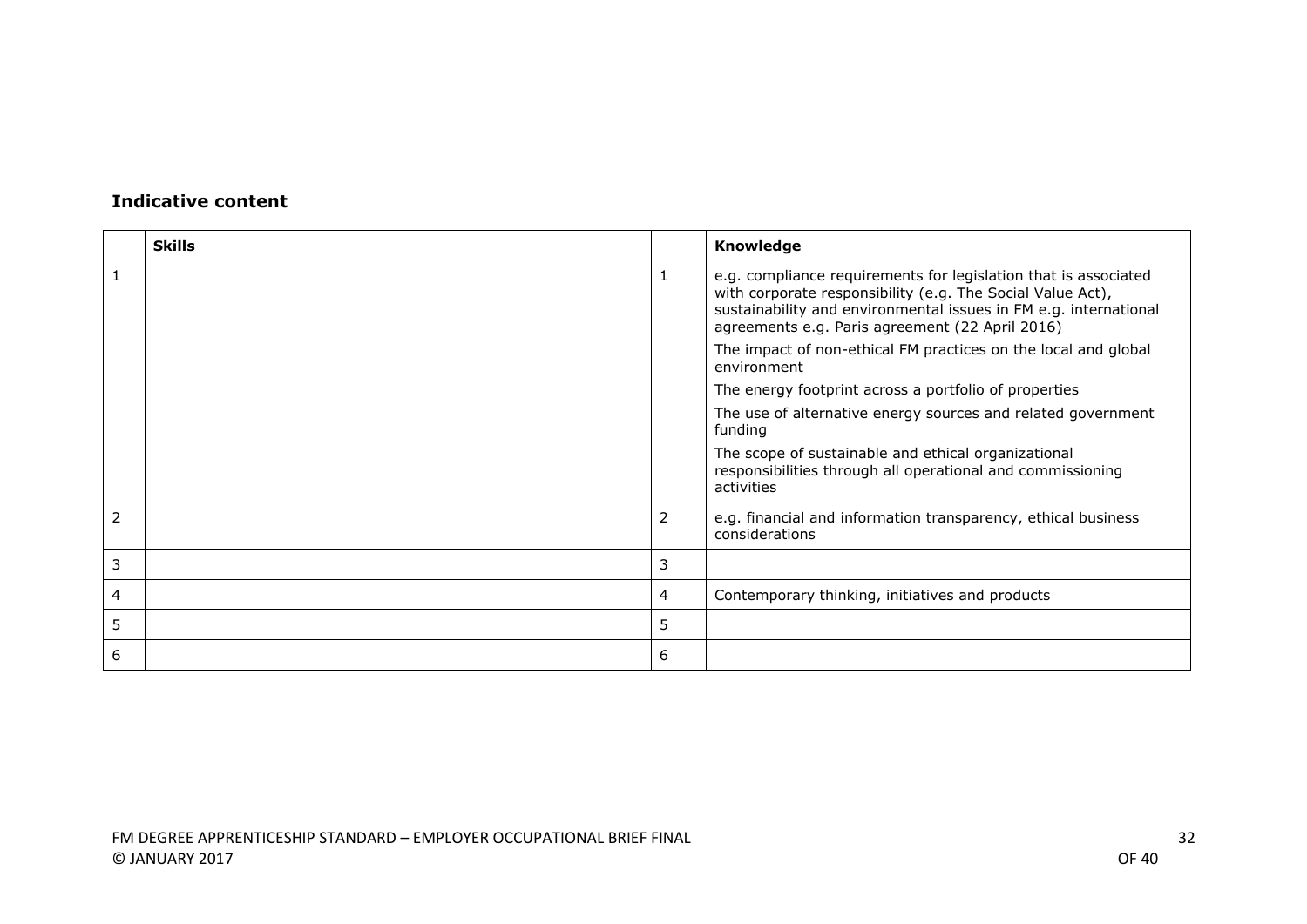### **9 Behaviours**

#### **Customer focus**

#### *Exceeding customer expectations and adding value*

A person with this quality …

- takes trouble to find out customers' needs, expectations and motivations and to discover what the organization could provide
- identifies current needs and anticipates the changing needs of different kinds of internal and external customers
- devises solutions that demonstrably meet customers' needs
- makes every effort to ensure that customers receive a quality service
- establishes a rapport with customers by adopting a professional and knowledgeable attitude
- does not promise what they cannot deliver
- manages customers' expectations positively and quickly by providing alternative solutions
- follows up to ensure that customers receive what they need
- keeps customers informed of progress and developments

A person without this quality …

- does not take the trouble to identify the customer's needs accurately
- misunderstands or misinterprets customer needs
- does not put themselves in the customer's place and describes features instead of benefits
- makes minimum effort to meet customers' stated needs or gives wrong or inappropriate information
- ignores customer complaints and does not act on customer feedback
- raises false expectations or gives inappropriate advice
- does not understand the need to make every effort possible to help customers

#### **Influencing**

*Anticipating and responding to others' needs and influencing them to enhance performance*

A person with this quality …

- listens to all stakeholders and interprets messages accurately
- confirms their understanding of speakers' meaning
- plans what they will say before speaking or writing
- provides timely and constructive feedback to stakeholders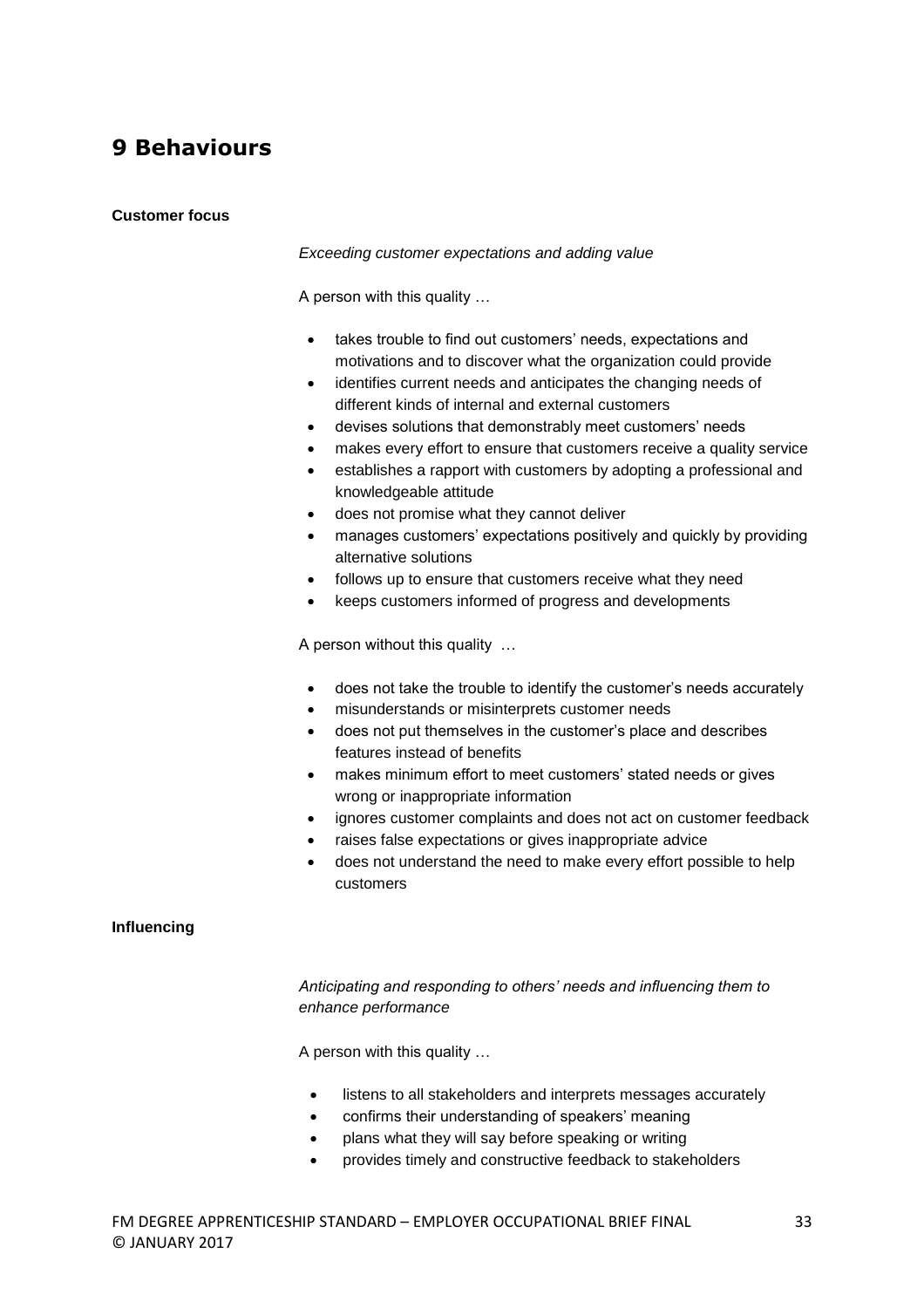- chooses words and expressions that are appropriate to the audience/readership
- uses communication channels that are appropriate to the situation
- uses correct grammar and syntax
- uses their understanding of others to enhance their style of communication
- captures others' interest and influences them by using tone, pitch, a convincing, persuasive style and body language to enhance their message

A person without this quality …

- does not pick up on or ignores speakers'/readers' cues, verbal or non-verbal signals
- engages their mouth before their brain
- confuses people by using jargon or slang, giving too much or too little information or communicates in a way that others cannot readily understand
- uses inappropriate or condescending language
- fails to provide timely or constructive feedback
- keeps information to themselves
- bores people with a flat, uninspiring delivery
- produces informal, muddled or rambling written work
- does not make their meaning crystal clear

#### **Collaboration**

#### *Working in partnership with others for the common good*

A person with this quality …

- contributes actively to meetings and group activities
- takes others' opinions and advice into account when making decisions
- seeks to understand people's agenda, interests and concerns
- encourages a culture of collective responsibility and shares resources, ideas and experiences
- forges internal and external partnerships likely to lead to business improvements
- builds consensus and seeks to find common ground
- negotiates compromises and takes action to reduce friction and conflict
- acts as a diplomatic ambassador of their organization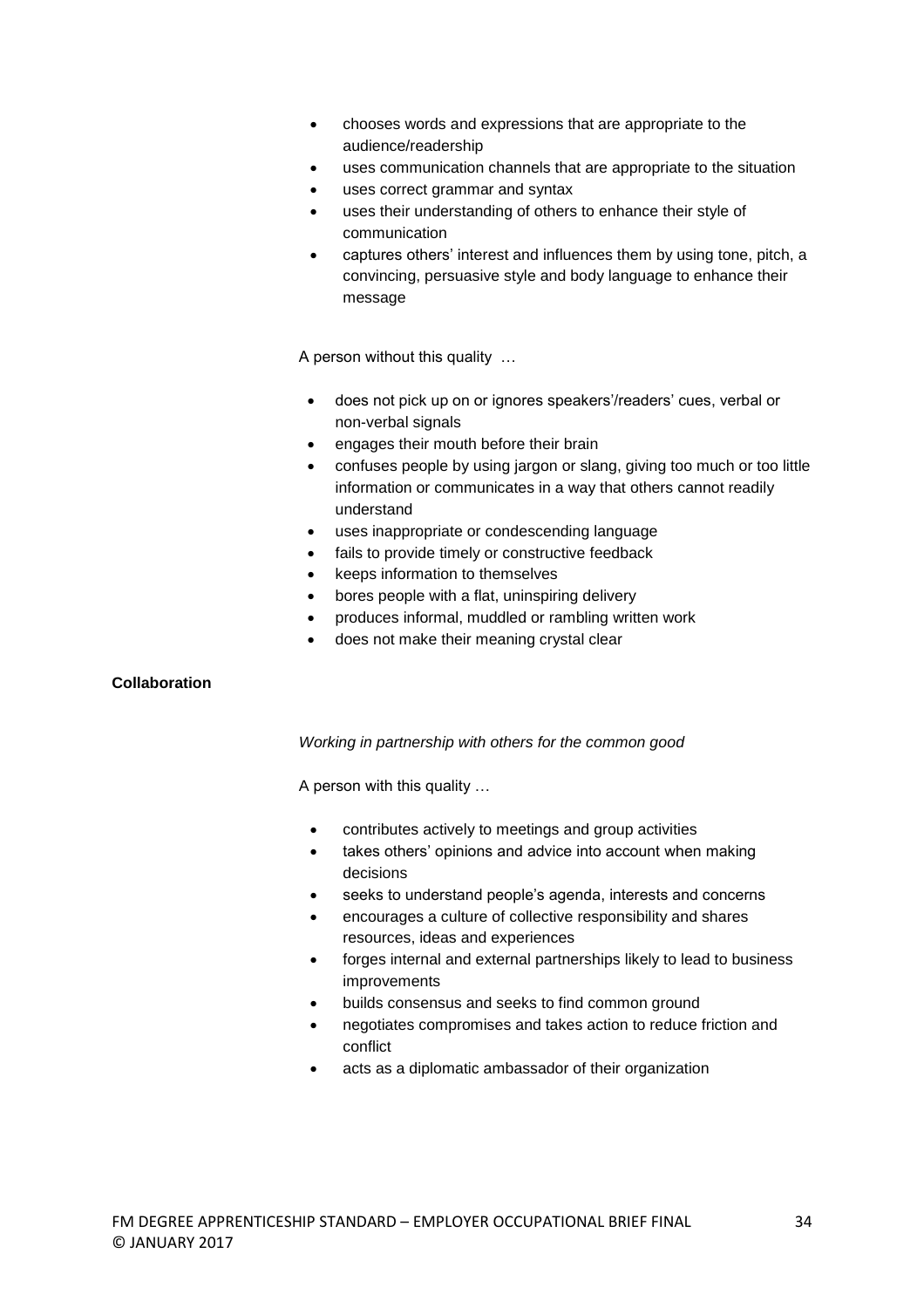A person without this quality …

- is openly hostile or inconsiderate of others' position and/or ideas
- is not "present in the moment"
- fails to consult others
- approaches work in isolation
- proposes solutions that would benefit themselves only
- is unwilling to reach agreement and make commitments to joint endeavours
- fails to share information and does not respond to others' communications
- causes ambiguity and leaves people wondering

#### **Innovation and quality**

*Aiming for a higher level of excellence*

A person with this quality …

- sees problems and challenges as opportunities
- takes a holistic view continuously to business improvement and spots trends and connections from disparate areas of business
- seeks inspiration for improvement from strengths and weaknesses alike
- adopts an agile approach to adapting to changing environments
- responds positively to imposed change
- reflects on experiences and events to learn lessons for improvement
- is willing to listen to and try out new ideas
- challenges the status quo and does not accept mediocrity
- encourages a solution-oriented customer focus in the facilities management function
- spots opportunities to create innovative enhancements to business

A person without this quality …

- is inflexible, unwilling to take risks, accept faults or learn lessons
- focuses on individual aspects of work on an intermittent basis
- says "no" without looking at the options
- resists change and denigrates or discourages others' suggestions
- sees problems as insurmountable obstacles
- attempts to maintain the status quo
- accepts the "good enough"
- fails to analyse lessons to be learned from successes and failures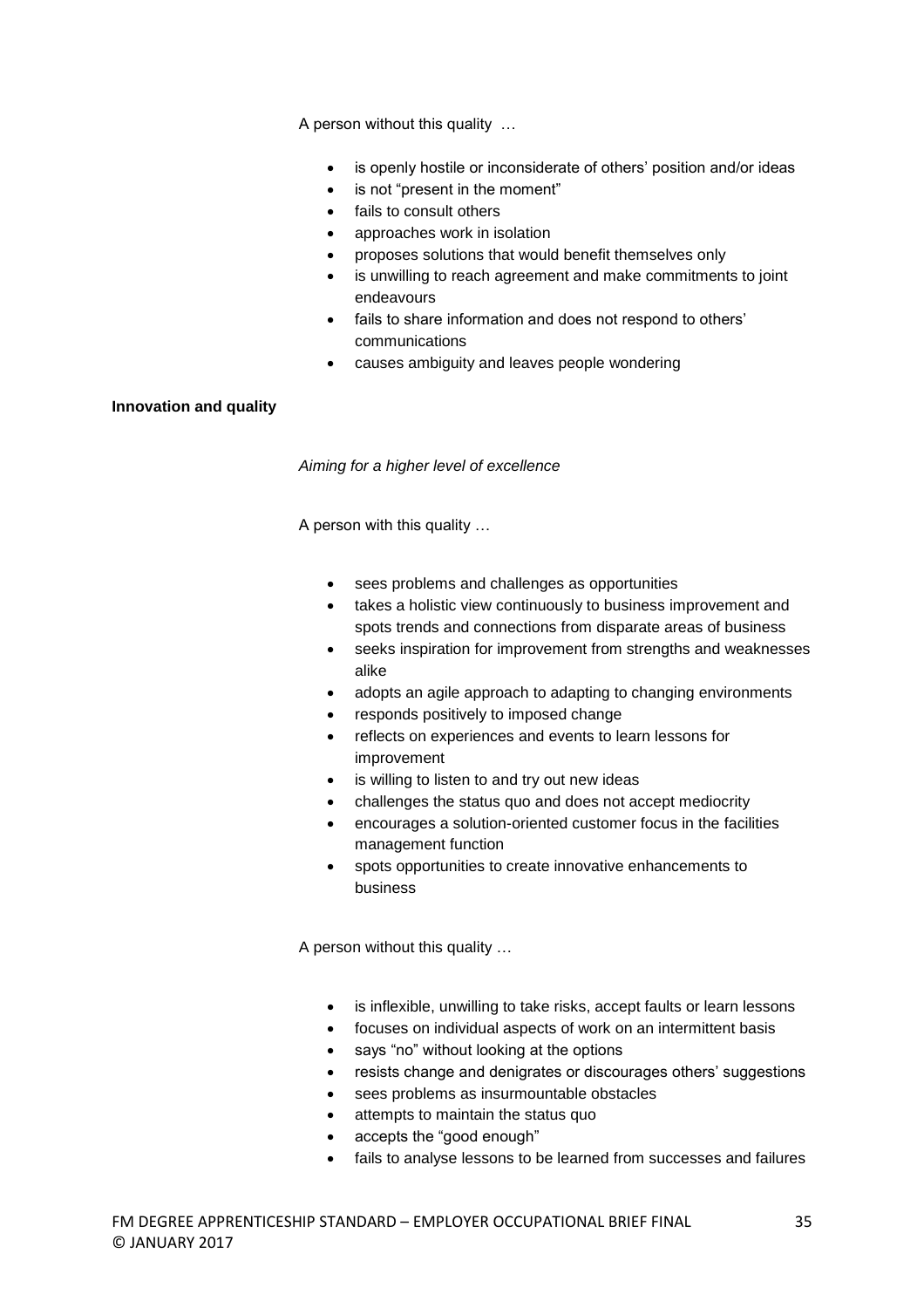#### **Strategic thinking**

*Seeing the "bigger picture" to enable an organization to meet or exceed its strategic intentions*

A person with this quality …

- anticipates market trends
- maintains awareness of developments within facilities management that may influence business strategy
- aligns business needs with market expectations
- balances their knowledge of the facilities management industry and internal policy to assess the wider implications of business decisions
- assesses the medium- to long-term impact of business decisions
- weighs up the implications of commercial imperatives
- looks to the long-term
- is willing to take calculated risks and order their priorities

A person without this quality …

- is focused on "the here and now"
- fails to consider the wider implication of decisions
- works in a "silo" and fails to make connections between different strands of work
- rarely initiates ideas and waits to be told what to do
- fears to challenge the status quo and sticks to their own path
- finds uncertainty difficult and fails to make decisions without full information
- treats tasks individually and does not prioritize them

#### **Ethics and integrity**

*Working for the greater good and not sacrificing high standards for immediate gain or personal benefit*

A person with this quality …

- encourages high standards of socially responsible and sustainable activity
- takes decisions and actions that maintain standards of financial probity
- exemplifies BIFM professional standards of conduct
- reflects on their behaviour and adapts it to suit the situation
- manages the impact of their behaviour to positive effect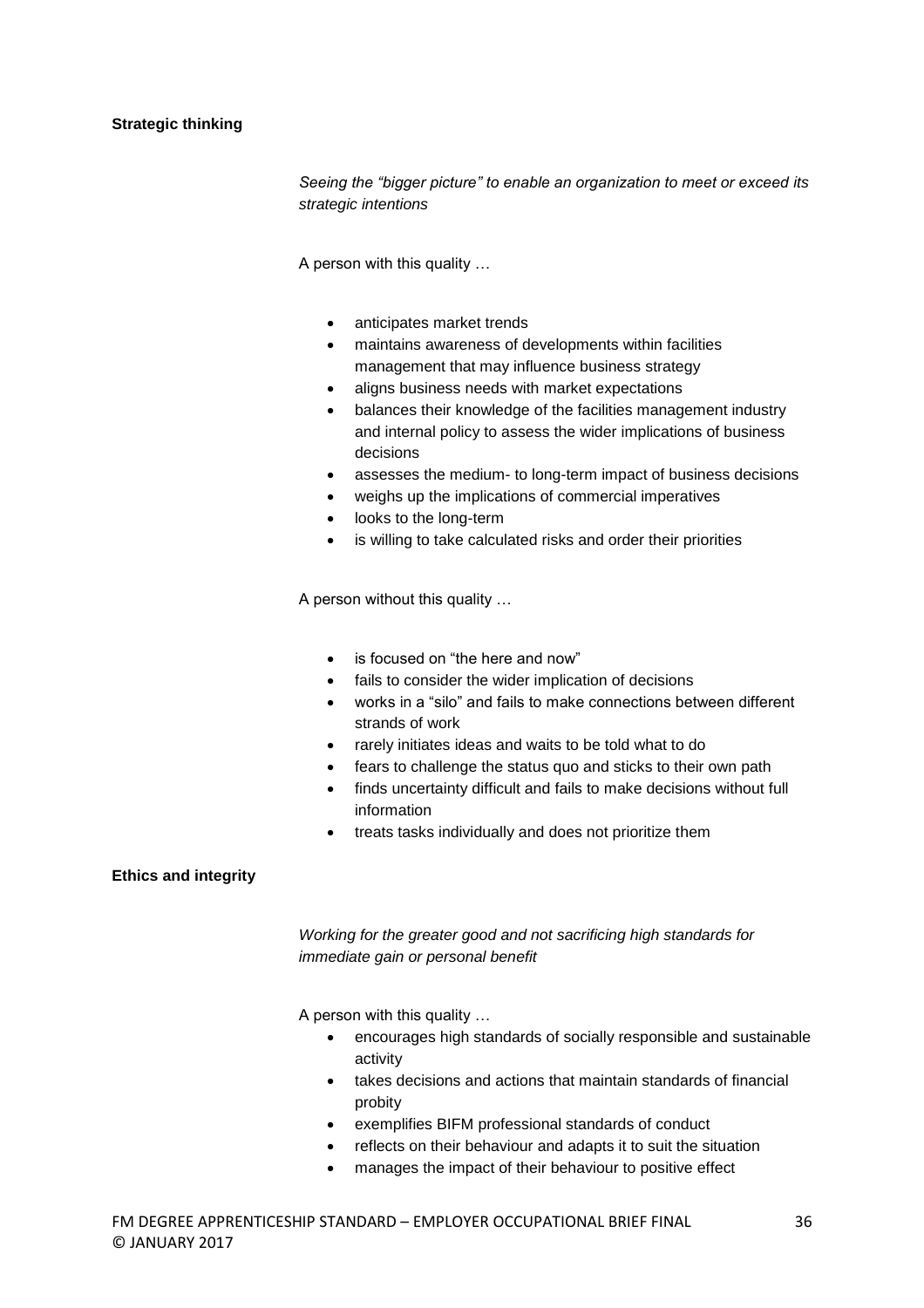- does not cut corners or jeopardize the wellbeing of others
- maintains consistently high standards of loyalty, honesty and commitment
- does the right thing rather than what is convenient or popular
- takes pride in their work
- stands by their decisions and principles even in the face of opposition or threats
- admits mistakes and weaknesses and acts of them
- follows work through to the end and fulfils their responsibilities and promises

A person without this quality …

- fails to accept responsibility for their actions and decisions
- behaves in a reckless, irresponsible or unsustainable way
- covers up mistakes, blames others for problems and passes the buck
- is inflexible in their behaviour and dealings with others
- fails to reflect on their behaviour
- is too busy defending their own actions to consider the impact of their behaviour on others
- changes the message when challenged
- allows their personal opinions or interests to colour their judgment
- seeks personal gain at the expense of others
- takes shortcuts and unacceptable risks

#### **Leading people**

*Fostering the growth of themselves and others, inspiring them to exceed their personal and professional goals*

A person with this quality …

- seeks and acts upon regular feedback
- adopts a supportive approach to others
- sets clear expectations and direction
- leads by example and inspires others to follow eagerly
- works continuously on their personal development
- displays enthusiasm in their work, constantly seeking improvement
- is confident and clear about their ability to deliver
- celebrates others' success and builds a shared understanding of business needs
- adapts their leadership style to get the most out of people
- adopts a diversity policy that maximizes the collective talents of the team